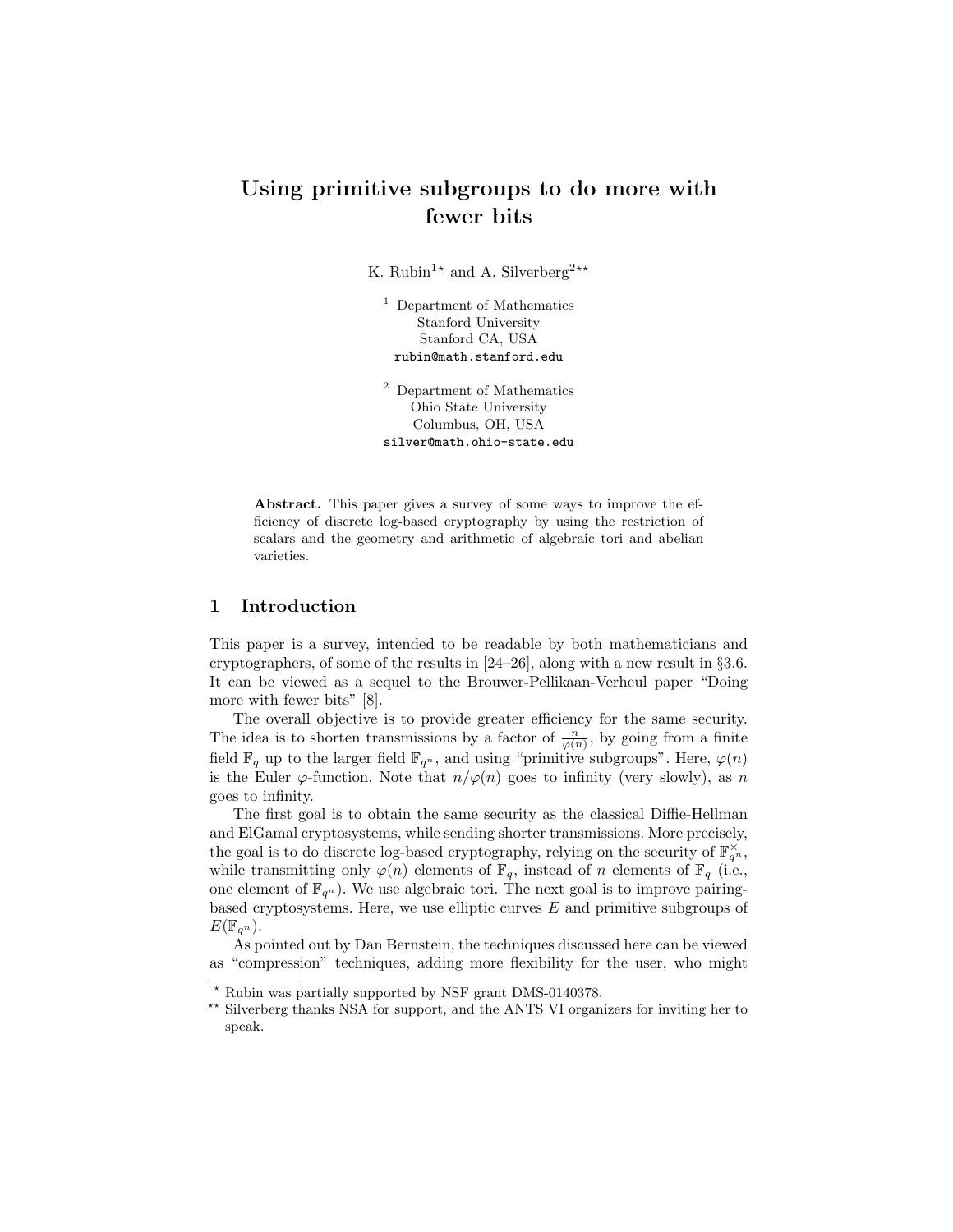choose to send compressed information when the network is the bottleneck and uncompressed information when computational power is the bottleneck.

In §2 we discuss some background and past results on compressing the transmissions in discrete log-based cryptography for the multiplicative group. In §3 we give an exposition of torus-based cryptography; we give a new implementation of CEILIDH in §3.6. In §4 we show how to compress the transmissions in pairing-based cryptosystems. In §5 we discuss some of the underlying mathematics, including an elementary introduction to the Weil restriction of scalars; we define "primitive subgroup" in  $\S 5.5$ . In  $\S 6$  we discuss the mathematics underlying torus-based cryptography, and interpret some earlier systems in terms of quotients of algebraic tori.

For technical details, see the original papers. See also [11] (especially  $\S 3.2$ ) for the use of primitive subgroups in cryptography.

Acknowledgments: The authors thank Dan Bernstein, Steven Galbraith, and Paul Leyland for helpful comments on a draft of the paper.

# 2 Some background

We first recall the classical Diffie-Hellman key agreement scheme [10, 21].

### 2.1 Classical Diffie-Hellman

In classical Diffie-Hellman key agreement, a large finite field  $\mathbb{F}_q$  is public  $(q\approx$  $2^{1024}$ ), as is an element  $g \in \mathbb{F}_q^{\times}$  of large (public) multiplicative order  $\ell$  (>  $2^{160}$ ). Alice chooses a private integer a, random in the interval between 1 and  $\ell - 1$ , and Bob similarly chooses a private integer b.

- Alice sends  $g^a$  to Bob.
- Bob sends  $g^b$  to Alice.
- They share  $g^{ab} = (g^a)^b = (g^b)^a$ .

Tautologically, the security is based on the difficulty of the Diffie-Hellman Problem in  $\mathbb{F}_q^{\times}$ .

Note that when this is performed using  $\mathbb{F}_{q^n}$  in place of  $\mathbb{F}_q$ , then the transmissions are elements of  $\mathbb{F}_{q^n}$  (i.e., *n* elements of  $\mathbb{F}_q$ ). If one can do Diffie-Hellman transmitting only  $\varphi(n)$  elements of  $\mathbb{F}_q$  while relying on security coming from  $\mathbb{F}_{q^n}^{\times}$ , then one would like to have  $n \log(q)$  large for high security, and  $\varphi(n) \log(q)$ small for high bandwidth efficiency. In particular, for maximal efficiency per unit of security (i.e., to achieve a system that is  $\frac{n}{\varphi(n)}$  times as efficient as Diffie-Hellman), one would like  $\frac{n}{\varphi(n)}$  to be as large as possible. Thus, the most useful n's to consider are those in the sequence

1, 2,  $2 \cdot 3 = 6$ ,  $2 \cdot 3 \cdot 5 = 30$ ,  $2 \cdot 3 \cdot 5 \cdot 7 = 210$ , ...

(whose *i*-th entry is the product of the first  $i - 1$  primes). We will discuss some ways to do this, below.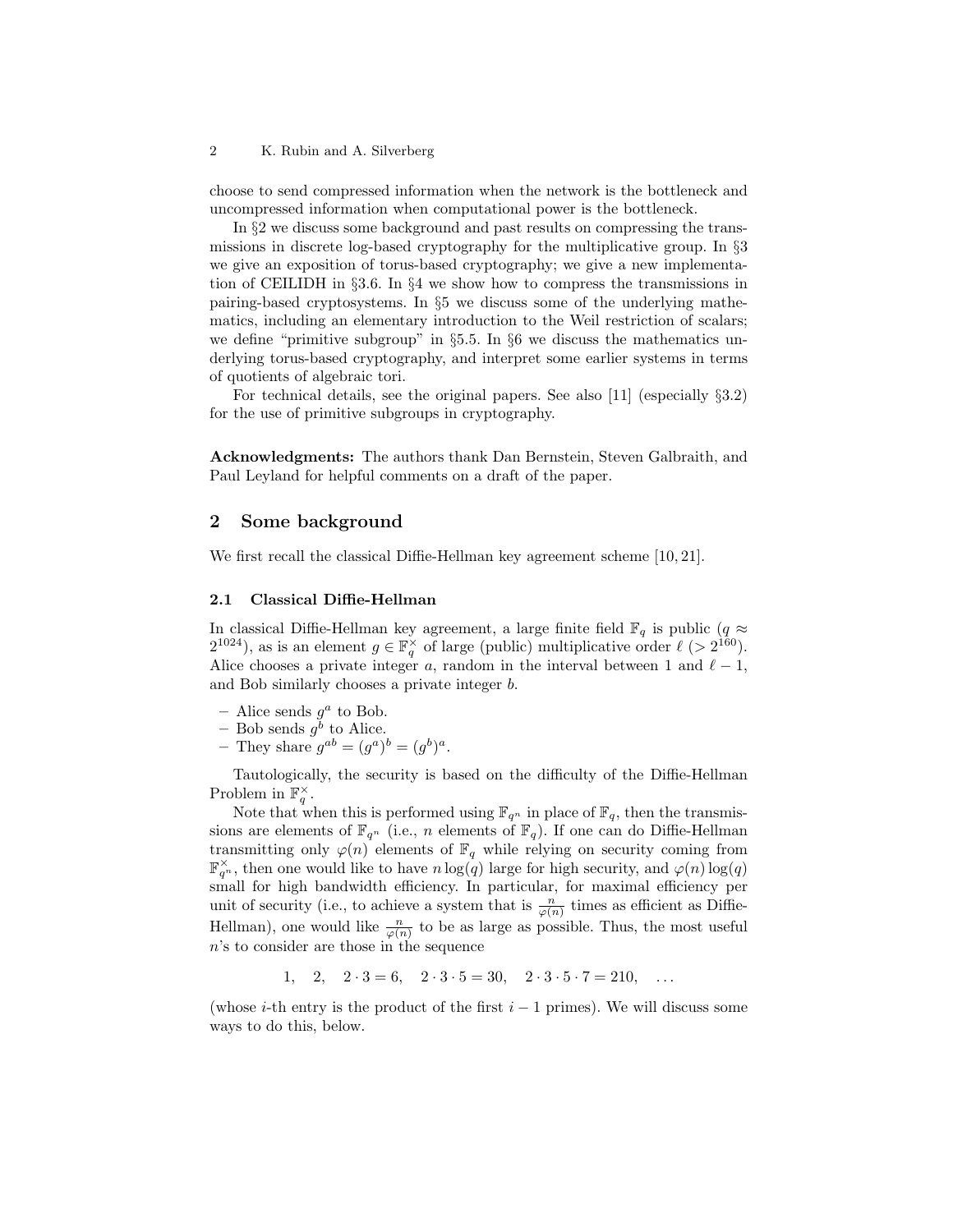#### 2.2 A brief tour of some history

As noted in [17, 8], one can achieve greater efficiency per unit of security by choosing g in the subgroup of  $\mathbb{F}_{q^n}^{\times}$  of order  $\Phi_n(q)$ , where  $\Phi_n(x)$  is the n-th cyclotomic polynomial. (The polynomial  $\Phi_n(x)$  has integer coefficients, and its (complex) roots are the primitive n-th roots of unity.)

Diffie-Hellman key agreement is based on the full multiplicative group  $\mathbb{F}_q^{\times}$ , which is a group of order  $q - 1 = \Phi_1(q)$ .

In [22, 31, 32, 28, 29, 25], analogues of the classical Diffie-Hellman key agreement scheme are introduced that rely on the security of  $\mathbb{F}_{p^2}^{\times}$  while transmitting only one element of  $\mathbb{F}_p$ . One now takes the element g to lie in the subgroup of  $\mathbb{F}_{p^2}^{\times}$  of order  $p+1$  (=  $\Phi_2(p)$ ). Since  $n=2$ , we have  $n/\varphi(n)=2$ , and achieve twice the efficiency of Diffie-Hellman for comparable security. The papers [22, 31, 32, 28, 29] use Lucas sequences [20], to give what are known as Lucas-based cryptosystems. See [4] for a critique of [28, 29]. In [25] (see §3.4 below) we introduced the  $T_2$ -cryptosystem, which is a torus-based system. It is related to the Lucas-based cryptosystems (see §6.5 below), and has some advantages over them.

The Gong-Harn system [13] uses linear feedback shift register sequences. In this case  $n = 3$ , so  $n/\varphi(n) = 1.5$ . This cryptosystem relies on the security of  $\mathbb{F}_{p^3}^{\times}$ while transmitting only two elements of  $\mathbb{F}_p$ , using the subgroup of  $\mathbb{F}_{p^3}^{\times}$  of order  $p^2 + p + 1 \ (= \Phi_3(p)).$ 

The case where  $n = 6$  (so  $n/\varphi(n) = 3$ ) is considered in [8], [19] (the XTR system), and [25] (the CEILIDH system). These systems give three times the efficiency of Diffie-Hellman, for the same security. They rely on the security of  $\mathbb{F}_{p^6}^{\times}$  while transmitting only two elements of  $\mathbb{F}_p$ , using the subgroup of  $\mathbb{F}_{p^6}^{\times}$  of order  $p^2 - p + 1$  (=  $\Phi_6(p)$ ).

Arjen Lenstra [18] has asked whether one can use  $n = 30$  to do better than XTR. Note that  $\varphi(30) = 8$  and

$$
\Phi_{30}(x) = x^8 + x^7 - x^5 - x^4 - x^3 + x + 1.
$$

Building on a conjecture in  $[8]$ , conjectures for arbitrary *n* were given in  $[6]$ . Those conjectures were disproved in  $[6, 25, 26]$ , and it was proposed in  $[25, 26]$ that a conjecture of Voskresenskii should replace those conjectures.

#### 2.3 Classical ElGamal encryption

As before, the public information is a large finite field  $\mathbb{F}_q$  and an element  $g \in \mathbb{F}_q^{\times}$ of order  $\ell$ , along with q and  $\ell$ .

Alice's private key: an integer a, random in the interval  $[1, \ell - 1]$ Alice's public key:  $P_A = g^a \in \mathbb{F}_q$ 

- Bob represents the message M in  $\langle g \rangle$  and chooses a random integer r between 1 and  $\ell$ −1. Bob send Alice the ciphertext  $(c, d)$  where  $c = g^r$  and  $d = M \cdot P_A^r$ .
- To decrypt a ciphertext  $(c, d)$ , Alice computes

$$
d \cdot c^{-a} = M \cdot (g^a)^r \cdot (g^r)^{-a} = M.
$$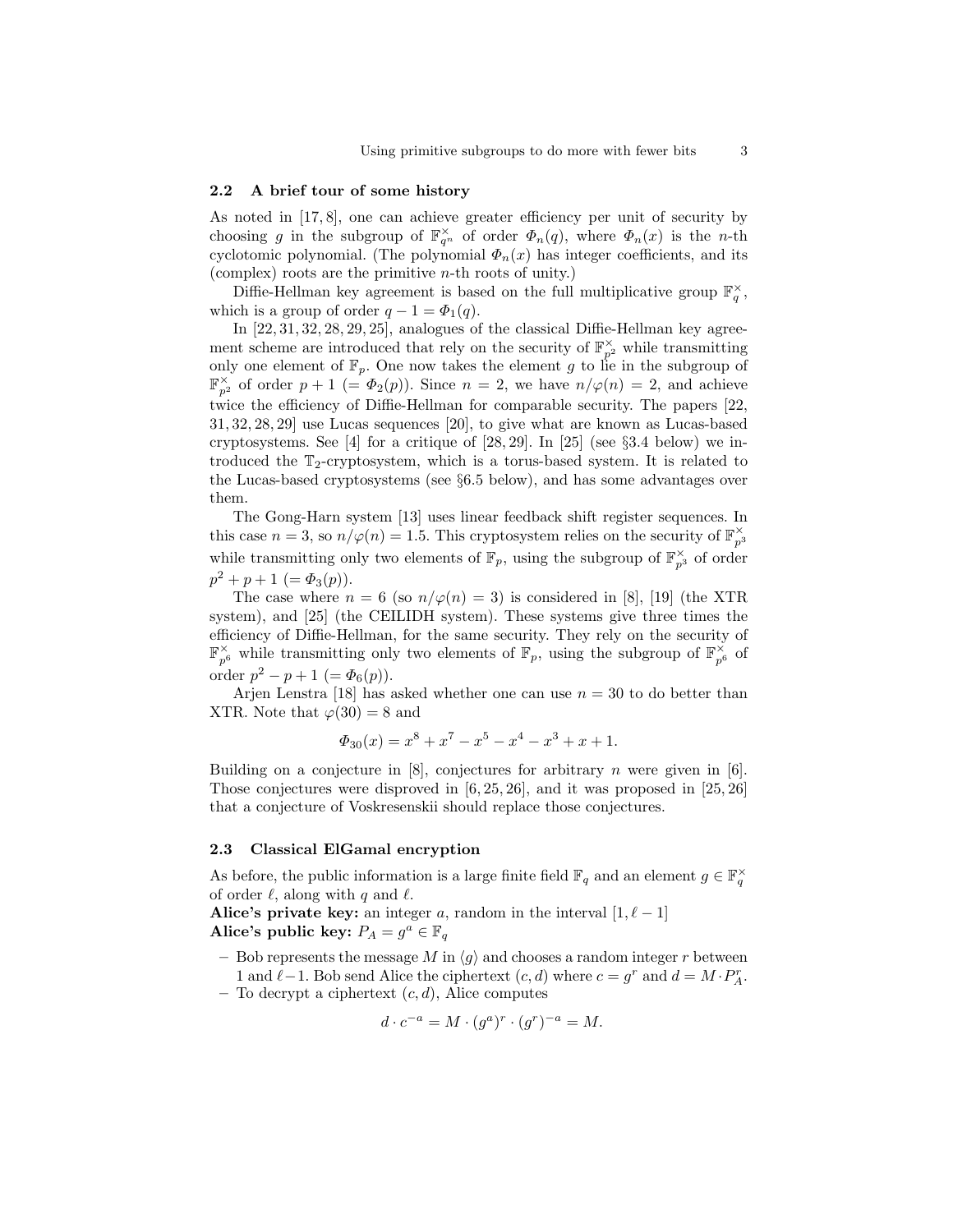### 2.4 Classical ElGamal signatures

With public information as before, also fix a public cryptographic hash function  $H: \{0,1\}^* \to \mathbb{Z}/\ell\mathbb{Z}$  (i.e., H takes bit strings to integers modulo  $\ell$ , is easy to compute and hard to invert, and its images look "random").

Alice's private key: an integer a, random in the interval  $[1, \ell - 1]$ Alice's public key:  $P_A = g^a \in \mathbb{F}_q$ 

- To sign a message  $M \in \{0,1\}^*$ , Alice chooses a random integer r between 1 and  $\ell - 1$  with  $gcd(r, \ell) = 1$ . Alice's signature on M is  $(c, d)$  where  $c = g^r$ and  $d = r^{-1}(H(M) - aH(g^r)) \pmod{l}$ .
- Bob accepts Alice's signature if and only if

$$
g^{H(M)} = P_A^{H(c)} \cdot c^d
$$

in the field  $\mathbb{F}_q$ .

Remark 1 Note that Diffie-Hellman key agreement only requires exponentiations (i.e., computing powers of elements in the group generated by  $g$ ), while the ElGamal encryption and signature schemes require multiplications in the finite field (i.e.,  $M \cdot P_A^r$ ,  $c^{-a} \cdot d$ , and  $P_A^{H(c)} \cdot c^d$ ).

# 2.5 Using XTR to illustrate the idea

We give an illustration, in the case  $n = 6$ , of the idea behind [8, 13, 19] and the Lucas-based cryptosystems.

XTR is short for ECSTR, which stands for Efficient Compact Subgroup Trace Representation.

The trace is the trace map from  $\mathbb{F}_{p^6}$  to  $\mathbb{F}_{p^2}$ , which is defined by

$$
Tr(h) = h + h^{p^2} + h^{p^4} = h + \sigma(h) + \sigma^2(h),
$$

where  $\sigma$  generates the Galois group  $Gal(\mathbb{F}_{p^6}/\mathbb{F}_{p^2})$ . (Note that  $h^{p^6} = h$ .)

The *subgroup* is the subgroup of  $\mathbb{F}_{p^6}^{\times}$  of order  $p^2 - p + 1 = \Phi_6(p)$ . Choose a generator  $q$  of this subgroup.

- Alice sends  $\text{Tr}(g^a)$  to Bob.
- Bob sends  $\text{Tr}(g^b)$  to Alice.
- They share Tr $(g^{ab})$ .

Since the transmissions are elements of  $\mathbb{F}_{p^2}$ , Alice and Bob are sending 2  $(=\varphi(6))$  elements of  $\mathbb{F}_p$ , rather than 6 elements of  $\mathbb{F}_p$  (i.e., one element of  $\mathbb{F}_{p^6}$ , as would be the case in classical Diffie-Hellman over the field  $\mathbb{F}_{p^6}$ ). The point is that the trace gives an efficient compact representation of elements in the subgroup  $\langle q \rangle$ .

We claim that Alice and Bob now share  $\text{Tr}(g^{ab}) \in \mathbb{F}_{p^2}$ . This is proved in [19], where an efficient way to compute  $\text{Tr}(g^{ab})$  is given. Let's convince ourselves that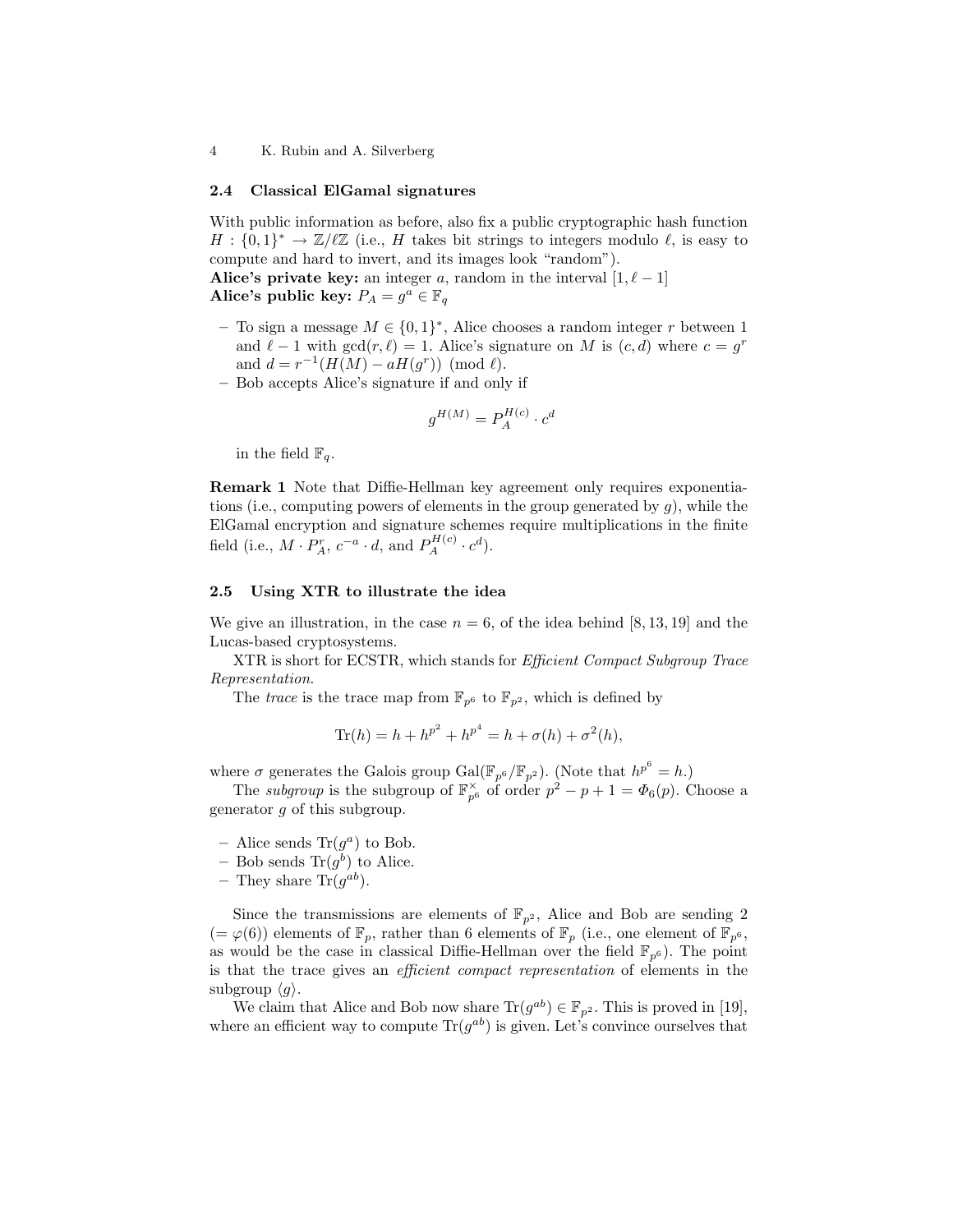Alice and Bob really do have enough information to compute  $\text{Tr}(g^{ab})$ . Suppose that h is an element of the subgroup of  $\mathbb{F}_{p^6}^{\times}$  of order  $p^2 - p + 1$ . Let

$$
C_h = \{h, \sigma(h), \sigma^2(h)\}.
$$

The three elementary symmetric polynomials of the set  $C_h$  are:

$$
\Pi_1(C_h) = h + \sigma(h) + \sigma^2(h) = \text{Tr}(h),
$$
  
\n
$$
\Pi_2(C_h) = h \cdot \sigma(h) + h \cdot \sigma^2(h) + \sigma(h) \cdot \sigma^2(h) = \text{Tr}(h \cdot \sigma(h)),
$$
  
\n
$$
\Pi_3(C_h) = h \cdot \sigma(h) \cdot \sigma^2(h) = \text{N}(h),
$$

where  $N : \mathbb{F}_{p^6} \to \mathbb{F}_{p^2}$  is the norm map. It turns out that if h is in the subgroup of order  $p^2 - p + 1$ , then  $\Pi_2(C_h) = \text{Tr}(h)^p$  and  $\Pi_3(C_h) = 1$ .

Thus, knowing  $Tr(h)$  is equivalent to knowing the values of all the elementary symmetric polynomials of  $C_h$ , which is equivalent to knowing the set  $C_h$ . However, if you know  $C_h$  and you know a, then you know  $C_{h^a}$ , just by taking every element of  $C_h$  to the power a. But we have already noted that knowing  $C_{h^a}$  is equivalent to knowing Tr( $h^a$ ).

To sum up, if h is in the subgroup of  $\mathbb{F}_{p^6}^{\times}$  of order  $p^2 - p + 1$ , then a and Tr(h) together determine  $\text{Tr}(h^a)$ . Since Alice knows  $\text{Tr}(g^b)$  and a, she has enough information to compute  $\text{Tr}((g^b)^a)$ , and similarly Bob can compute  $\text{Tr}((g^a)^b)$ .

Note that knowing  $C_h$  is equivalent to knowing the characteristic polynomial of h over  $\mathbb{F}_{p^2}$ , since that characteristic polynomial is

$$
\prod_{c \in C_h} (X - c) = X^3 - \Pi_1(C_h)X^2 + \Pi_2(C_h)X - \Pi_3(C_h).
$$

Remark 2 In XTR [19], the Gong-Harn system [13], and the Lucas-based cryptosystems, Alice can compute  $f(g^{ab})$  from  $f(g^b)$  and a, for a suitable function  $f$  (usually a trace). In other words, these cryptosystems can exponentiate, as is needed for doing (analogues of) Diffie-Hellman. However, they cannot multiply in a straightforward way. If you know  $\text{Tr}(g)$  and  $\text{Tr}(h)$ , that does not give you enough information to compute  $\text{Tr}(gh)$ , since  $C_g$  and  $C_h$  do not determine the set  $C_{gh}$  (knowing only  $C_g$  and  $C_h$ , you do not have enough information to distinguish  $C_{gh}$  from  $C_{g \cdot \sigma(h)}$ , for example). These are examples of "lossy" compression. If one orders the conjugates of  $h$  and transmits a couple of extra bits to specify which conjugate h is, then one can reconstruct h from  $\text{Tr}(h)$ , and perform multiplications in  $\mathbb{F}_{p^6}$ .

# 3 Torus-Based Cryptography

The goal is to find a computable function  $f$  satisfying the following properties:

– the number of bits needed to represent  $f(h)$  is less than the number of bits needed to represent h (ideally,  $f(h)$  is  $\frac{\varphi(n)}{n}$  as long as h),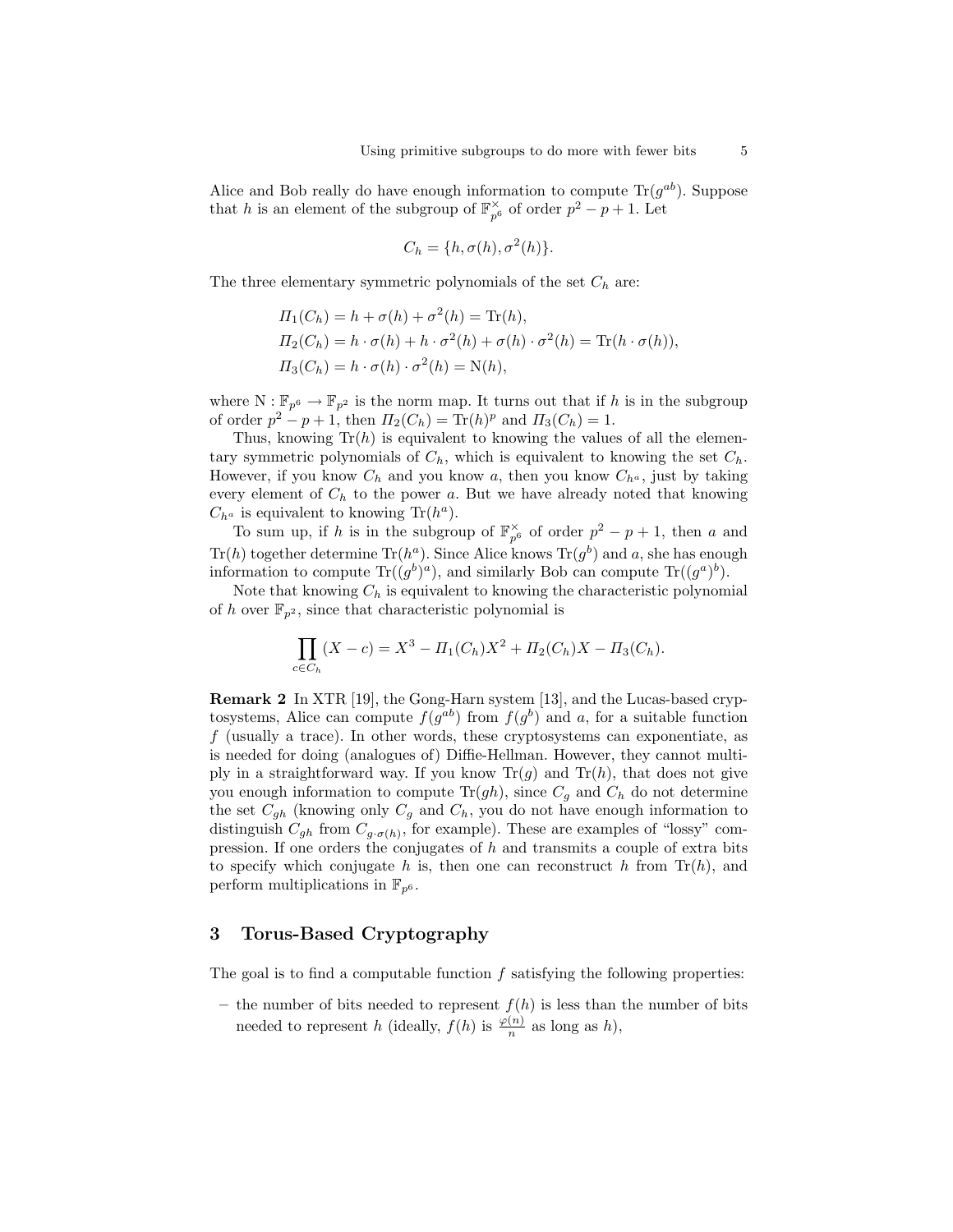- 6 K. Rubin and A. Silverberg
	- $f(h)$  and a determine  $f(h^a)$  and  $h^a$ ,
	- $f(g)$  and  $f(h)$  determine  $f(gh)$  and  $gh$ ,
	- f is defined on almost all elements of the subgroup of  $\mathbb{F}_{q^n}^{\times}$  of order  $\Phi_n(q)$ .

Note that these conditions imply that  $f$  has a computable inverse function.

From now on, fix a square-free integer  $n$  and a prime power  $q$ . (Square-free means that the only square that divides  $n$  is 1.)

**Definition 3** Let  $T_n$  denote the subgroup of  $\mathbb{F}_{q^n}^{\times}$  of order  $\Phi_n(q)$ .

**Example 4** (i) Diffie-Hellman is based on the group  $T_1 = \mathbb{F}_q^{\times}$ . (ii) If q is not a power of 2, one can write  $\mathbb{F}_{q^2} = \mathbb{F}_q(\sqrt{d})$ . Then

$$
T_2 = \{a + b\sqrt{d} : a, b \in \mathbb{F}_q \text{ and } (a + b\sqrt{d})^{q+1} = 1\}
$$
  
=  $\{a + b\sqrt{d} : a, b \in \mathbb{F}_q \text{ and } a^2 - db^2 = 1\} \subset \mathbb{F}_{q^2}^{\times}$ ,

since  $(a + b)$ √  $\overline{d})^q = a - b\sqrt{q}$ d.

Choose a prime power q of about  $1024/n$  bits, such that  $\Phi_n(q)$  is divisible by a large prime. Choose  $g \in T_n$  whose order  $\ell$  is divisible by that large prime. Suppose for now that one has efficiently computable maps

$$
\mathbb{F}_q^{\varphi(n)} \sim - \frac{1}{f} - \frac{1}{f} \rightarrow T_n \tag{1}
$$

that are inverses of each other. The dotted arrows signify that these maps need not be defined everywhere; they might be undefined at a "small" number of elements. In  $\S 3.4$ ,  $\S 3.6$ ,  $\S 6.3$ , and  $\S 25$  we discuss the maps f and j, and give explicit examples. The following protocols are generalized Diffie-Hellman and ElGamal [21], using the subgroup  $T_n$  of  $\mathbb{F}_{q^n}^{\times}$ . In §3.7 below we discuss how to represent the message in  $\langle g \rangle$ . Note that the maps f and j allow one to compress transmissions not only for Diffie-Hellman and ElGamal, but also for any discrete log-based system that can use a general group.

#### 3.1 Torus-based Diffie-Hellman key agreement

Alice chooses an integer a randomly in the interval  $[1, \ell - 1]$ . Similarly, Bob chooses a random integer b from the same range.

- Alice sends  $P_A = f(g^a) \in \mathbb{F}_q^{\varphi(n)}$  to Bob.
- Bob sends  $P_B = f(g^b) \in \mathbb{F}_q^{\varphi(n)}$  to Alice.
- They share  $(j(P_B))^a = g^{ab} = (j(P_A))^b$ , and also  $f(g^{ab})$ .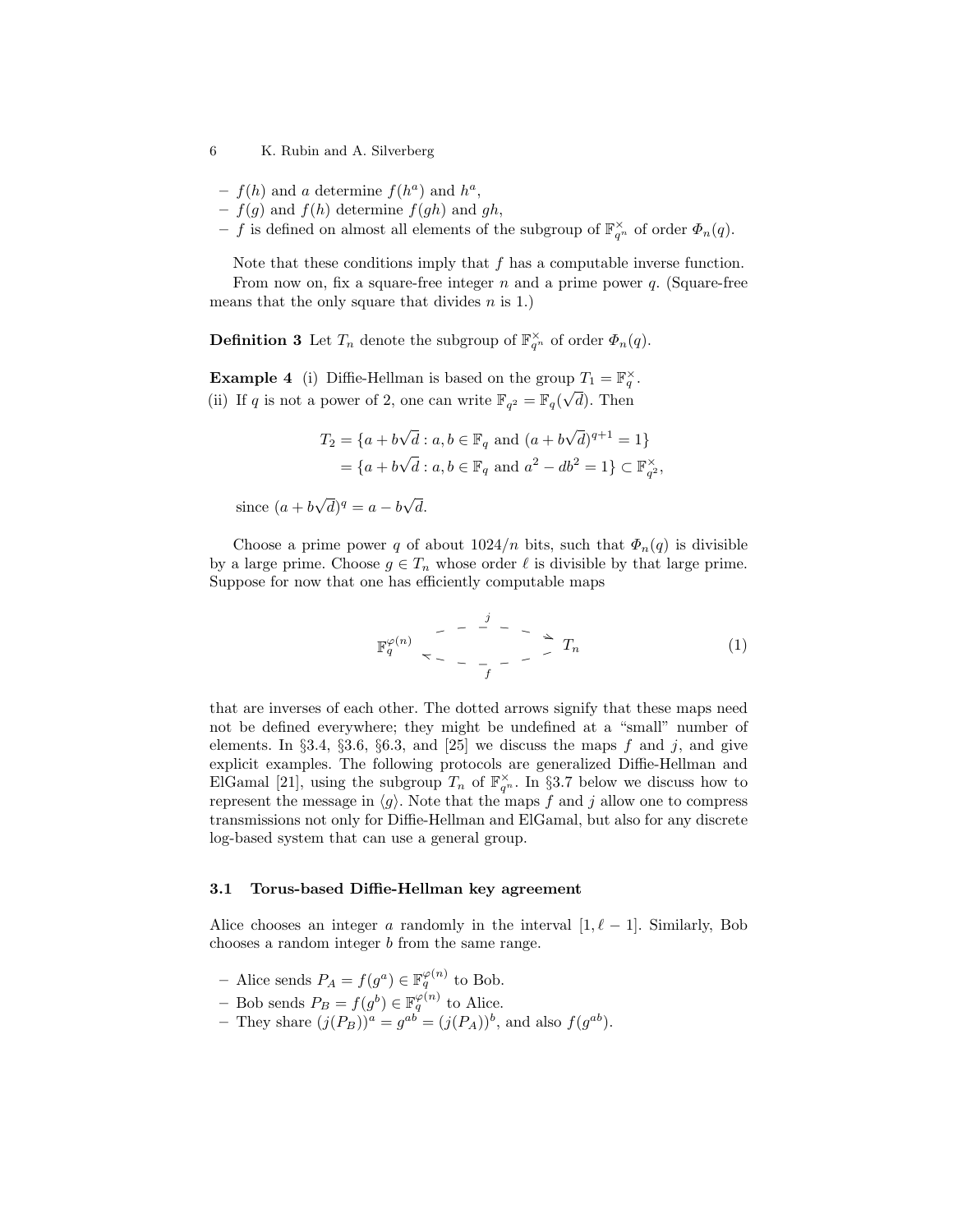### 3.2 Torus-based ElGamal encryption

Alice's private key: an integer a, random in the interval  $[1, \ell - 1]$ Alice's public key:  $P_A = f(g^a) \in \mathbb{F}_q^{\varphi(n)}$ 

- Bob represents the message M in  $\langle g \rangle$  and picks a random r between 1 and  $\ell - 1$ . The ciphertext is  $(c, d)$  where  $c = f(g^r)$  and  $d = f(M \cdot j(P_A)^r)$ .
- To decrypt a ciphertext  $(c, d)$ , Alice computes  $M = j(d) \cdot j(c)^{-a}$ .

# 3.3 Torus-based ElGamal signatures

Fix a cryptographic hash function  $H: \{0,1\}^* \to \mathbb{Z}/\ell\mathbb{Z}$ . Alice's private key: an integer a, random in the interval  $[1, \ell - 1]$ Alice's public key:  $P_A = f(g^a) \in \mathbb{F}_q^{\varphi(n)}$ 

- To sign a message  $M \in \{0,1\}^*$ , Alice chooses a random integer r between 1 and  $\ell - 1$  with  $gcd(r, \ell) = 1$ . Alice's signature on M is  $(c, d)$  where  $c =$  $f(g^r) \in \mathbb{F}_q^{\varphi(n)}$  and  $d = r^{-1}(H(M) - aH(c)) \pmod{l}$ .
- Bob accepts Alice's signature if and only if

$$
g^{H(M)} = j(P_A)^{H(c)} \cdot j(c)^d.
$$

The signature length is  $\varphi(n) \log_2(q) + \log_2(\ell)$  bits, as opposed to  $n \log_2(q)$  +  $\log_2(\ell)$  bits in the classical ElGamal signature scheme over  $\mathbb{F}_{q^n}$ .

### 3.4 The  $T_2$ -cryptosystem

Here,  $n = 2$ . Choose a prime power q that has about 512 bits, and such that  $\frac{q+1}{2}$ is a prime. One can write  $\mathbb{F}_{q^2} = \mathbb{F}_q(\sqrt{d})$  for some non-square  $d \in \mathbb{F}_q^{\times}$ . Define

$$
j: \mathbb{F}_q \to T_2
$$
 by  $j(a) = \frac{a + \sqrt{d}}{a - \sqrt{d}}$ .

Define an inverse map (defined on  $T_2 - \{1, -1\}$ ):

$$
f: T_2 - \rightarrow \mathbb{F}_q
$$
 by  $f(a + b\sqrt{d}) = \frac{1 + a}{b}$ .

It is easy to check that if  $a, b \in \mathbb{F}_q$  and  $a \neq -b$ , then

$$
j(a)j(b) = j\left(\frac{ab+d}{a+b}\right).
$$

In the  $\mathbb{T}_2$ -cryptosystem, one does Diffie-Hellman key agreement and ElGamal encryption and signatures, using the group law on the group  $T_2$ , while representing the elements in  $\mathbb{F}_q$ . Here, it is not necessary to go back and forth between  $\mathbb{F}_q$ and  $T_2$ , since the previous equation translates  $T_2$ 's multiplication to  $\mathbb{F}_q$ , i.e., multiplication in  $T_2$  translates into the following operation on  $\mathbb{F}_q$ :

$$
(a,b)\mapsto \frac{ab+d}{a+b},
$$

giving a way to compose elements of  $\mathbb{F}_q$  without having to pass to  $T_2$  each time.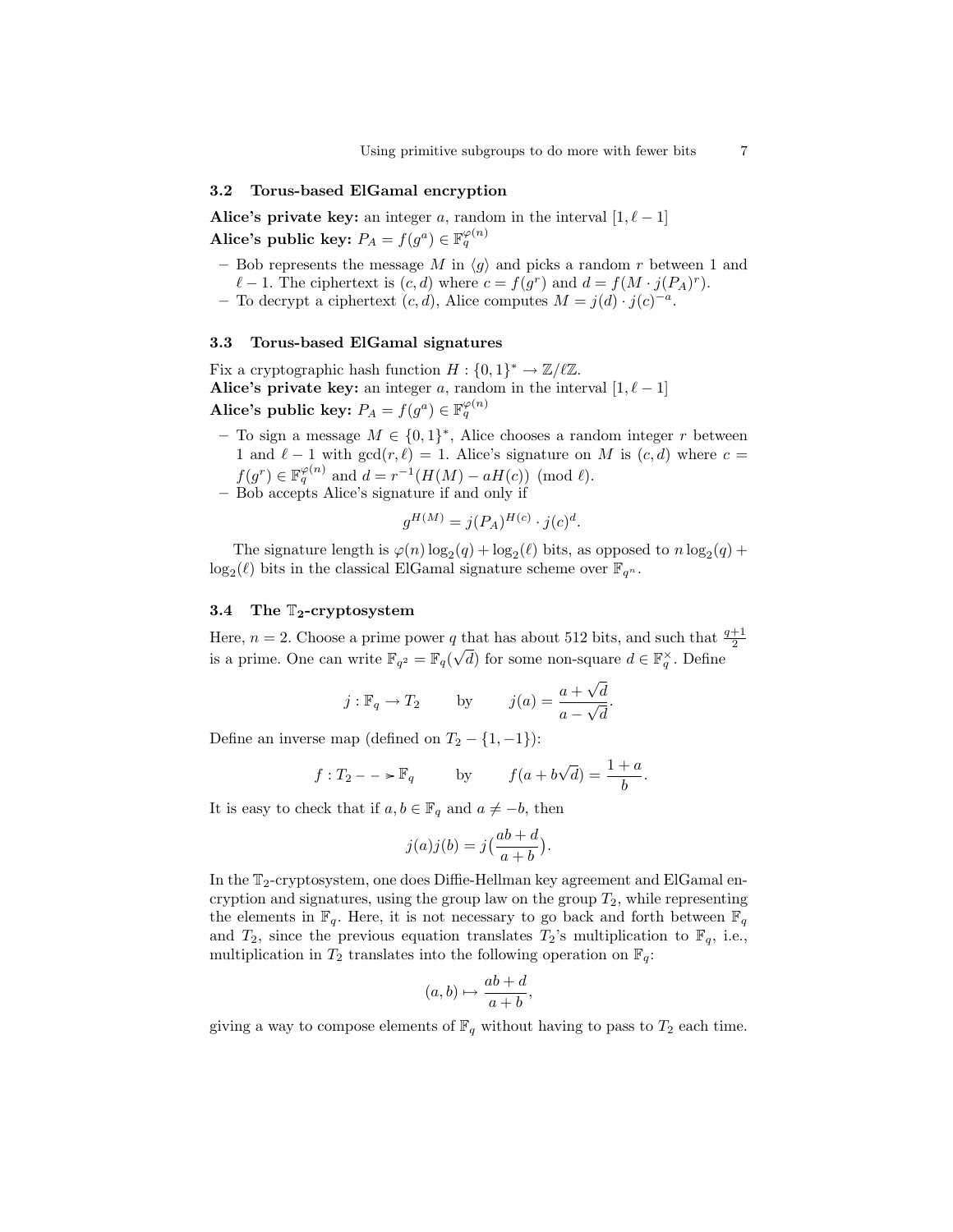### 3.5 The CEILIDH public key system

The acronym CEILIDH (pronounced "cayley") stands for Compact, Efficient, Improves on LUC, Improves on Diffie-Hellman. The CEILIDH key agreement (resp., encryption, resp., signature) scheme is torus-based Diffie-Hellman (resp., ElGamal encryption, resp., ElGamal signatures) in the case  $n = 6$ .

Examples 11 and 12 of [25] give explicit examples of maps f and j (called  $\rho$ and  $\psi$  there) when  $n = 6$ . We give a new example in §3.6 (and use it in §3.7).

# 3.6 An explicit example of maps  $f$  and  $j$

Take an odd prime power q congruent to 2, 6, 7, or 11 (mod 13) and such that  $\Phi_6(q)$  is prime. Then  $\mathbb{F}_q(\zeta_{13}) \cong \mathbb{F}_{q^{12}}$ , where  $\zeta_{13}$  is a primitive 13-th root of unity, and  $\mathbb{F}_q(z) \cong \mathbb{F}_{q^6}$ , where  $z = \zeta_{13} + \zeta_{13}^{-1}$ . Let

$$
y = \zeta_{13} + \zeta_{13}^{-1} + \zeta_{13}^5 + \zeta_{13}^{-5} \in \mathbb{F}_{q^3}.
$$

For  $u, v \in \mathbb{F}_q$ , define

$$
j(u, v) = \frac{r - s\sqrt{13}}{r + s\sqrt{13}} \in T_6
$$

where

$$
r = (3(u2 + v2) + 7uv + 34u + 18v + 40)y2 + 26uy - (21u(3 + v) + 9(u2 + v2) + 28v + 42),
$$

$$
s = 3(u^2 + v^2) + 7uv + 21u + 18v + 14.
$$

For  $t \in T_6$ , define

$$
f(t) = \left(\frac{u}{w+1}, \frac{v-3}{w+1}\right) \in \mathbb{F}_q^2,
$$

with

$$
t = a + b\sqrt{13}
$$
 and  $\frac{1+a}{b} = wy^2 + u(y + \frac{y^2}{2}) + v$ 

where t is written with respect to the basis  $\{1,$  $\sqrt{13}$ } for  $\mathbb{F}_{q^6}/\mathbb{F}_{q^3}$ , with  $a, b \in$  $\mathbb{F}_{q^3} = \mathbb{F}_q(y)$ , and  $\frac{1+a}{b}$  is written with respect to the basis  $\{y^2, y + \frac{y^2}{2}\}$  $\{\frac{\sqrt{2}}{2}, 1\}$  for  $\mathbb{F}_{q^3}/\mathbb{F}_q$ , with  $u, v, w \in \mathbb{F}_q$ .

Then f and j are inverses. The map  $j : \mathbb{F}_q^2 \to T_6$  is defined on all of  $\mathbb{F}_q^2$ . The map  $f: T_6 - \to \mathbb{F}_q^2$  is defined except at 1 and  $-2z^5 + 6z^3 - 4z - 1 \in T_6$ .

# 3.7 Representing elements of  $\mathbb{F}_q^{\varphi(n)}$  in  $\langle g \rangle$

For torus-based ElGamal encryption, how does one represent a message as an element of  $\langle g \rangle$ ? First, represent the message as an element M in  $\mathbb{F}_q^{\varphi(n)}$ .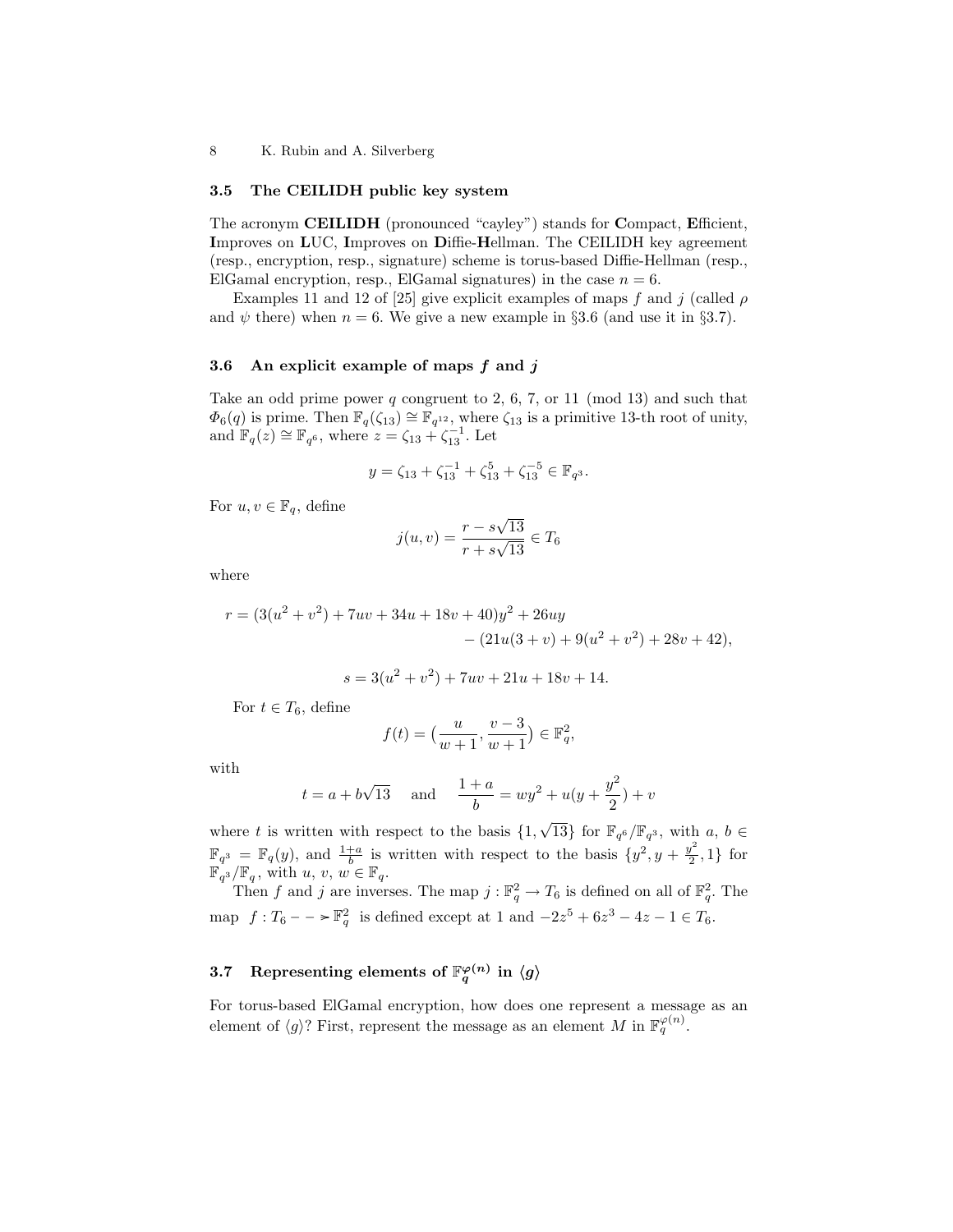If g is taken to be a generator of  $T_n$ , then taking  $j(M)$  represents the message in  $\langle g \rangle$  (where j is as in (1)). Note that g is a generator of  $T_n$  whenever  $\Phi_n(q)$  is prime.

If g is taken to be in an index s subgroup of  $T_n$  for some small integer s, then by adding a few bits of redundancy to  $M$ , after at most a few tries one obtains an M such that  $j(M)$  is in  $\langle g \rangle$ . If g has order  $\ell$ , one can test whether  $j(M)$  is in  $\langle g \rangle$  by checking whether  $j(M)^\ell = 1$ .

How does one represent the message in  $\langle q \rangle$  when  $n = 6$ ?

Take a prime r and an odd prime power q such that the order of q (mod r) is divisible by 6 but is not 6 itself, and such that  $\Phi_6(q)$  is prime. (One expects, but cannot prove, that there are infinitely many such  $q$ ; it is not hard to find some in a suitable range for cryptography, e.g., such that  $q$  has about 170 bits, to get 1024-bit security.) These conditions ensure that  $\mathbb{F}_q(\zeta_r)$  contains  $\mathbb{F}_{q^6}$ , where  $\zeta_r$  is a primitive r-th root of unity. (Note that if the order of q (mod r) is 6, then  $\Phi_6(q)$  is divisible by 6, so is not prime. Note also that the condition that the order of q (mod r) is divisible by 6 implies that  $r \equiv 1 \pmod{6}$ . In the case  $r = 13$ , one can use the example given in §3.6. Here, one represents the message in  $\mathbb{F}_q^2$ , and uses the map j to put it in the prime order group  $T_6 = \langle g \rangle$ .

In Example 11 of [25], we have  $q \equiv 2$  or 5 (mod 9). Here,  $\Phi_6(q)$  is divisible by 3. One can choose the prime power q so that  $\Phi_6(q)/3$  is prime. If one takes g to have order  $\Phi_6(q)$ , then  $j(M)$  is in  $\langle g \rangle = T_6$ .

Similarly for Example 12 of [25], we have  $q \equiv 3$  or 5 (mod 7). Now  $\Phi_6(q)$  is divisible by 7. One can choose q so that  $\Phi_6(q)/7$  is prime. If q is taken to have order  $\Phi_6(q)$ , then  $j(M) \in \langle q \rangle = T_6$ .

The following sample parameters are all the primes q between  $2^{170} - 10^5$  and  $2^{170} + 10^5$  such that  $q^2 - q + 1$  is prime and q has order 12 modulo 13:

> 1496577676626844588240573268701473812127674923933621, 1496577676626844588240573268701473812127674923946773, 1496577676626844588240573268701473812127674923949251, 1496577676626844588240573268701473812127674924018047, 1496577676626844588240573268701473812127674924027533.

#### 3.8 Comparison between CEILIDH and XTR

The security of CEILIDH is exactly the same as that of XTR, with the same security proof; they both rely on the security of the "hardest" subgroup of  $\mathbb{F}_{q^6}^{\times}$ (see §3.11). Parameter selection for CEILIDH is exactly the same as for XTR.

The advantage of the  $\mathbb{T}_2$ -cryptosystem and CEILIDH over LUC and XTR is that  $\mathbb{T}_2$  and CEILIDH make full use of the multiplication in the group  $T_n$  (for  $n = 2$  and 6). This is especially useful for signature schemes. XTR is efficient for key agreement and hybrid encryption (i.e., using a Diffie-Hellman-like protocol to exchange a secret key, and using symmetric key encryption, not public key encryption). CEILIDH can do efficient key agreement, public key (i.e., nonhybrid) encryption, and signatures.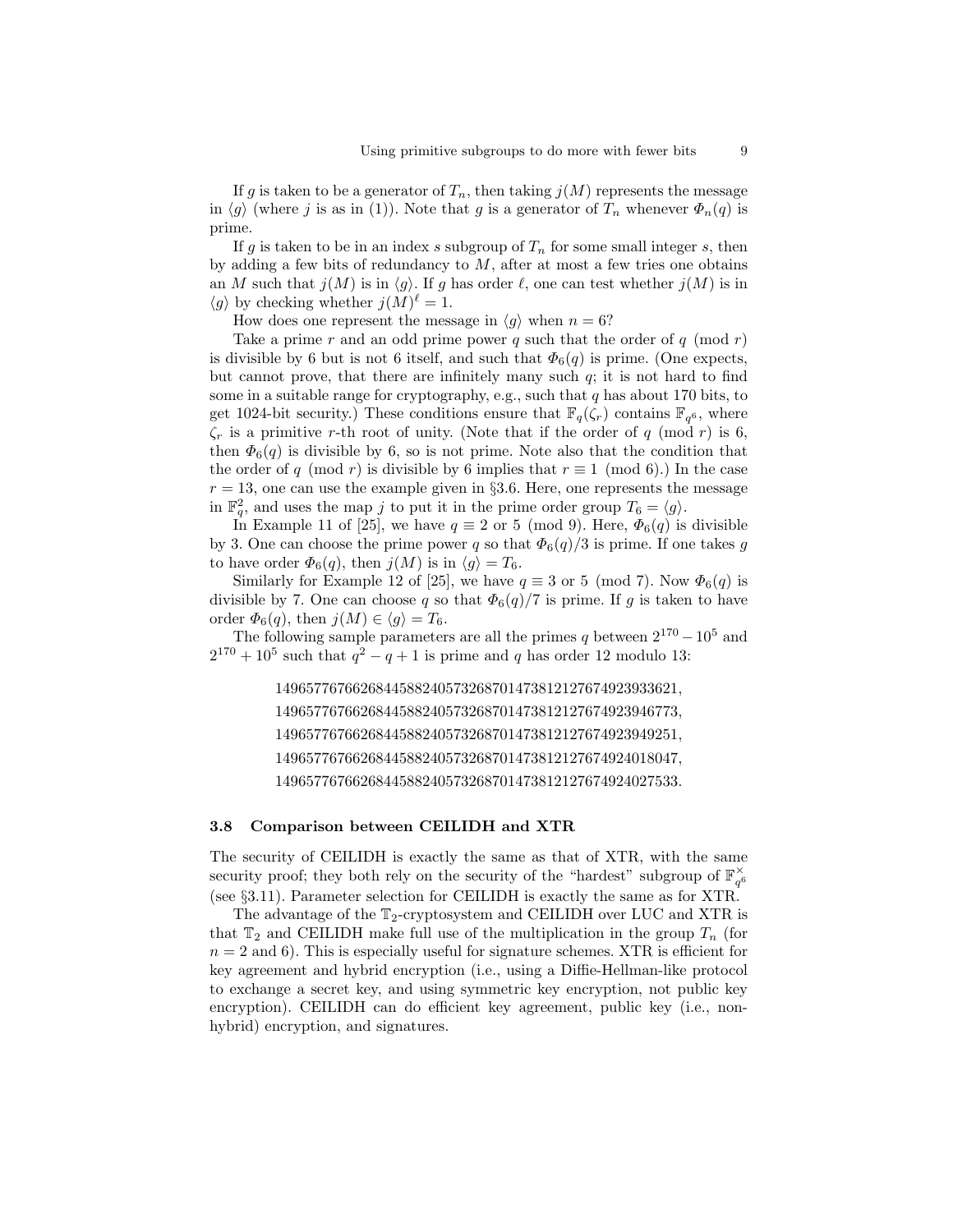XTR has computational efficiency advantages over CEILIDH (key agreement can be performed with fewer operations).

### 3.9 Conjectural  $\mathbb{T}_n$ -cryptosystems

Whenever f and j exist as in (1), one has a " $\mathbb{T}_n$ -cryptosystem", or  $\mathbb{T}_n$  compression technique. As in  $\S 3.1-\S 3.3$ , use f to compactly represent transmissions in  $\mathbb{F}_q^{\varphi(n)}$ , and use j to send elements of  $\mathbb{F}_q^{\varphi(n)}$  to the group  $T_n$ , where group operations can be performed.

#### 3.10 Parameter selection when  $n = 30$

For torus-based ElGamal signatures, finding good parameters when  $n = 30$ amounts to finding prime powers q of about  $1024/30 \approx 35$  bits such that  $\Phi_{30}(q)$ has a prime factor  $\ell$  of about 160 bits. Here is a method for doing this:

- choose a 20–30 bit prime p ≡ 1 (mod 30),
- find the  $x_1, \ldots, x_8$  with  $1 < x_i < p$  whose orders modulo p are 30,
- find 35-bit primes q congruent to some  $x_i \pmod{p}$ ,
- factor out small (< 90–100 bits) prime divisors from the integer  $\Phi_{30}(q)/p$ ,
- see if what is left is a prime of about 160-bits.

Paul Leyland suggested doing the factorization step by using the Elliptic Curve Method optimized for  $90 - 100$  bit factors. Using this, he can obtain a few examples per hour on a laptop.

Note that the parameters are like Diffie-Hellman parameters — they do not need to be changed often, and the same  $q$  and  $q$  can be used for all users.

The table below gives some pairs of primes q and  $\ell$  where q has 35 bits,  $\ell$  has 160 or 161 bits, and  $\ell$  divides  $\Phi_{30}(q)$ . One expects there to be about

$$
717267168(\ln(161) - \ln(160)) \approx 4.47 \times 10^6
$$

35-bit primes q such that  $\Phi_{30}(q)$  has a 160-bit prime divisor (717267168 is the number of 35-bit primes).

| q           |                                                   |
|-------------|---------------------------------------------------|
| 18849585563 | 2721829278598645763229135555203875381215025850251 |
| 18859507111 | 1145377552213689334808880803247608425700596690441 |
| 18918018433 | 2191067457957167273280468413326196522745324110911 |
| 18937704077 | 2622917550423816956639040650402145314798081975731 |
| 19020912667 | 2009907944188511109843286107856362388569736938661 |
| 19096959863 | 2670351518767065322212846696686298421468094820481 |
| 19123281371 | 1089731979081189465083403285791765213322453796291 |
| 19200181867 | 1382108007746224782292716444254570494753142184301 |
| 19241156549 | 1292631930593942028414888386684571922308680383411 |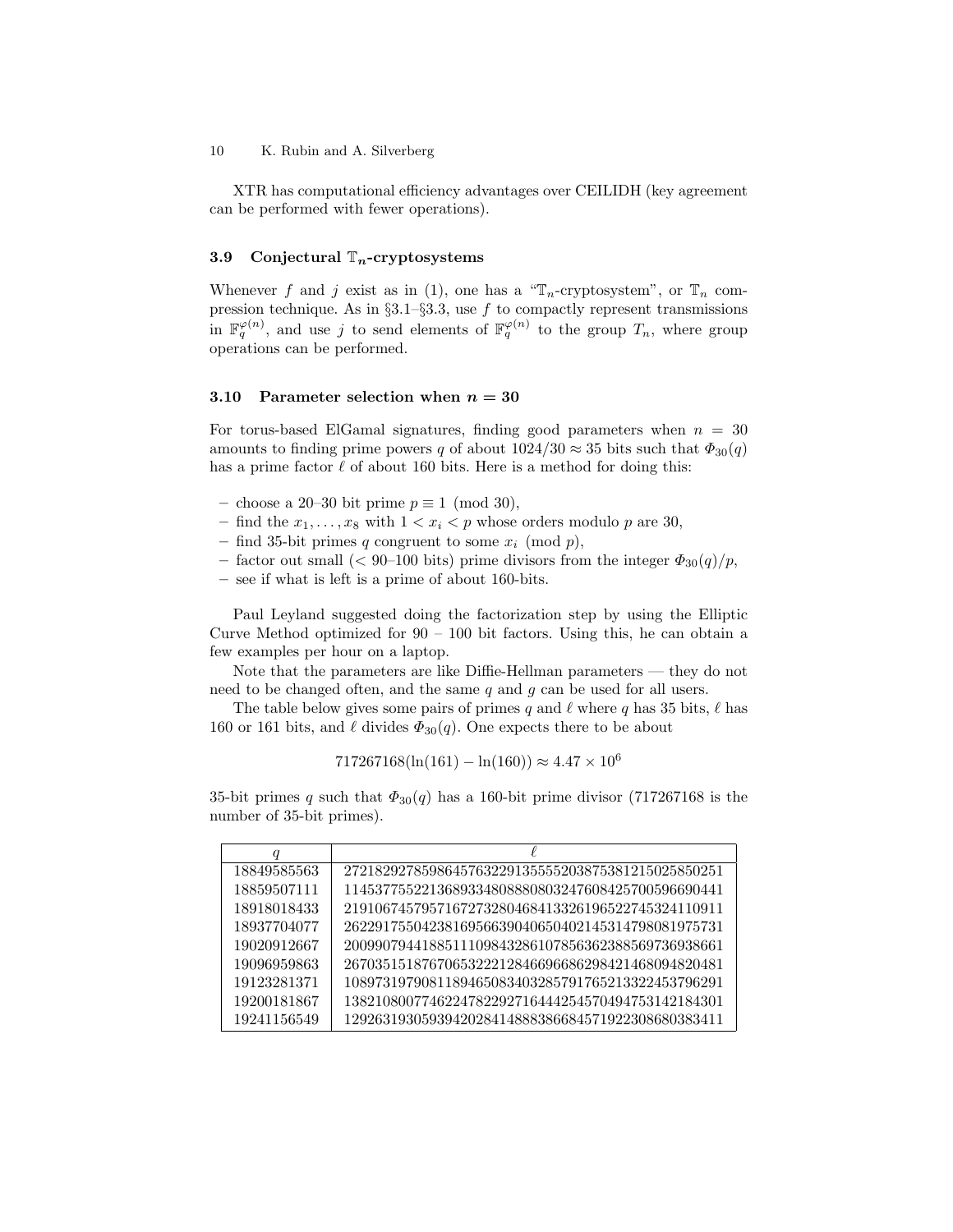#### 3.11 Security

The security of all the systems discussed thus far is the discrete log security of the "hardest" subgroup of  $\mathbb{F}_{q^n}^{\times}$ , in the following sense. The group  $\mathbb{F}_{q^n}^{\times}$  is "almost" the same" as the direct product

$$
\prod_{d|n} T_d = T_n \times \prod_{\substack{d|n \\ d \neq n}} T_d
$$

(there are homomorphisms between them for which the prime divisors of the orders of the kernel and cokernel all divide  $n$ ); see pp. 60–61 of [30].

We have  $T_d \subset \mathbb{F}_{q^d}^{\times}$  for all d, so for  $d < n$  the elements of these subgroups lie in a strictly smaller field than  $\mathbb{F}_{q^n}$ . Therefore, these groups  $T_d$  are weaker for cryptographic purposes — they are vulnerable to attacks on the discrete logarithm problem in  $\mathbb{F}_{q^d}^{\times}$ , where now  $d < n$ .

Almost none of the elements of  $T_n$  lie in a smaller field than  $\mathbb{F}_{q^n}$  (see Lemma 1) of  $[6]$ ). Therefore,  $T_n$  can be viewed as the cryptographically strongest subgroup of  $\mathbb{F}_{q^n}^{\times}$ .

# 4 Improving Pairing-Based Cryptography

Inspired by and building on a paper of Galbraith [12], in [24] we use the theory of supersingular abelian varieties to improve the efficiency of pairing-based cryptosystems.

Pairing-based cryptography was conceived of independently by Joux [14] and by Sakai, Ohgishi, and Kasahara [27]. There are numerous applications of pairing-based cryptography, including tripartite Diffie-Hellman, identity-based encryption, and short signatures. See [1] for numerous references and information.

The Boneh-Lynn-Shacham (BLS) short signature scheme [5] uses pairings associated with elliptic curves. The question of whether one can use abelian varieties (which are higher dimensional generalizations of elliptic curves) to obtain shorter signatures was stated as an open problem in [5], and answered in the affirmative in [24]. While we arrived at our method (see §4.2 below) for compressing BLS signatures by studying the arithmetic of abelian varieties, in fact our final algorithm can be performed entirely using elliptic curve arithmetic, without going to higher dimensional abelian varieties.

The Rubin-Silverberg (RS) modification of the BLS signature scheme multiplies the security of BLS signatures by  $n$  while multiplying the signature size by  $\varphi(n)$ . Implementations when  $n = 3$  and  $n = 5$  are given in [24]. We give an example when  $n = 5$  in §4.2 below.

Our methods can be used to improve the bandwidth efficiency of any pairingbased cryptosystem, not just the BLS signature scheme.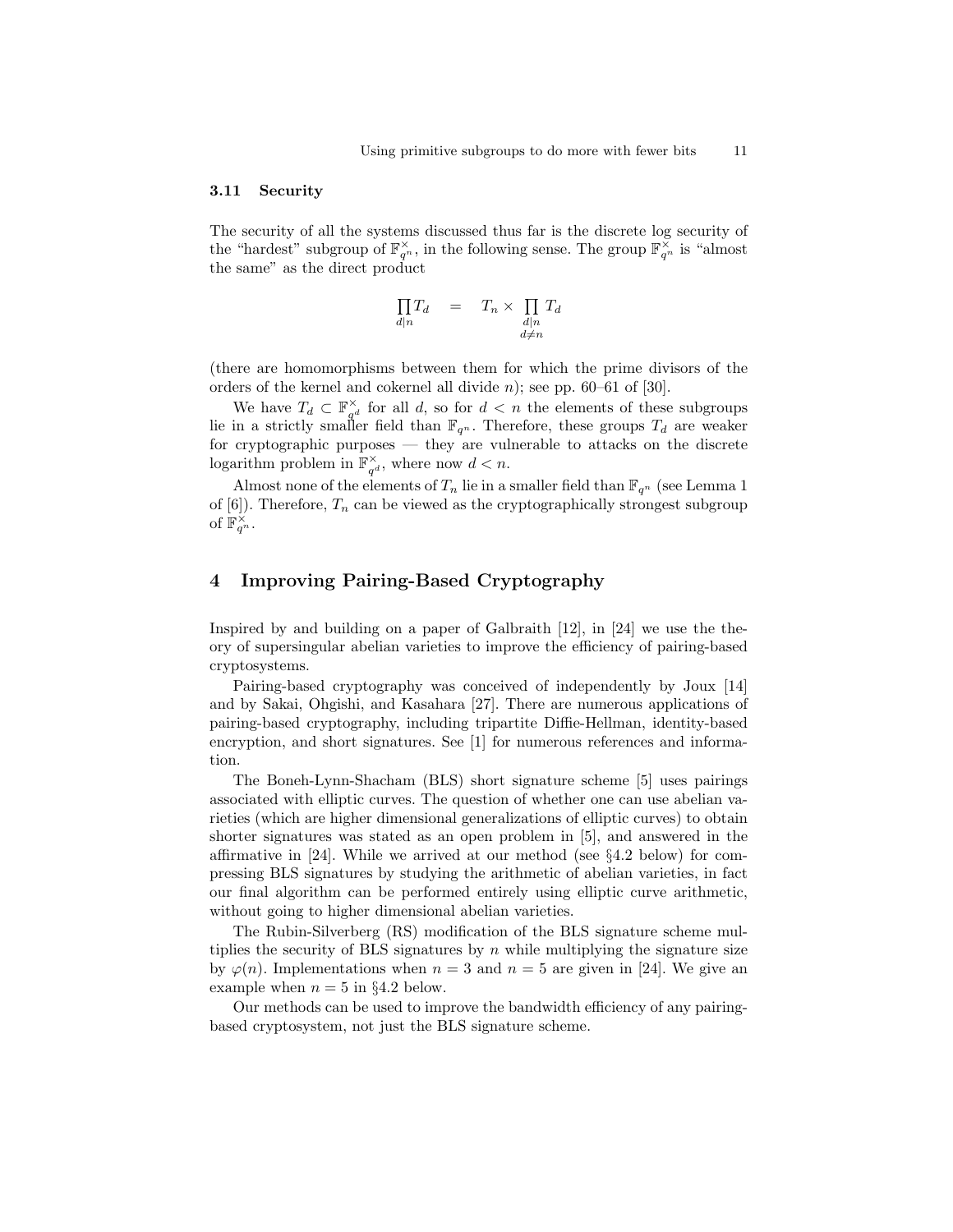#### 4.1 BLS short signature scheme

We give an example of the Boneh-Lynn-Shacham signature scheme, with fixed parameters.

Let  $q = 3^{97}$ . Consider the elliptic curve  $E^+ : y^2 = x^3 - x + 1$  over  $\mathbb{F}_q$ , and take  $P \in E^+(\mathbb{F}_q)$  of (prime) order

 $\ell = 2726865189058261010774960798134976187171462721.$ 

Note that  $\#E^+(\mathbb{F}_q) = 7\ell$ .

Use a pairing

$$
e\colon \langle P\rangle \times \langle P\rangle \to \mathbb{F}_{q^6}^\times
$$

that satisfies

$$
e(aP, bP) = e(P, P)^{ab} \quad \text{for every } a, b \in \mathbb{Z},
$$
  

$$
e(P, P) \neq 1.
$$

One can use a modified Weil or Tate pairing [15].

The public information is q,  $E^+$ , P,  $\ell$ , e, and a cryptographic hash function

$$
H\colon \{0,1\}^* \to \langle P \rangle.
$$

Alice's private key: an integer a, random in the interval  $[1, \ell]$ Alice's public key:  $P_A = aP$ 

- To sign a message  $M \in \{0,1\}^*$ , Alice computes  $P_M = H(M)$  and  $aP_M =$  $(s, t) \in \langle P \rangle$ .
- Alice's signature is  $s \in \mathbb{F}_q$  (and 1 bit to recover the sign of t).
- To verify the signature, Bob computes

$$
t = \pm \sqrt{s^3 - s + 1} \in \mathbb{F}_q,
$$

lets

$$
P' = (s, t) \ ( = aP_M),
$$

and checks that

$$
e(P, P') = e(P_A, P_M).
$$

# 4.2 RS compression of BLS signatures

We give an example with fixed parameters, with  $n = 5$ . Let  $q' = 3^{19}$  and let  $q = (q')^5 = 3^{95}$ . Consider the elliptic curve  $E^- : y^2 = x^3 - x - 1$ , and take  $P \in E^-(\mathbb{F}_q)$  of (prime) order

 $\ell = 6733238586040336762338876960599521.$ 

Note that

$$
#E^{-}(\mathbb{F}_{q}) = 271 \cdot 1162320517 \cdot \ell,
$$
  

$$
#E^{-}(\mathbb{F}_{3^{5}}) = 271, \qquad #E^{-}(\mathbb{F}_{q'}) = 1162320517.
$$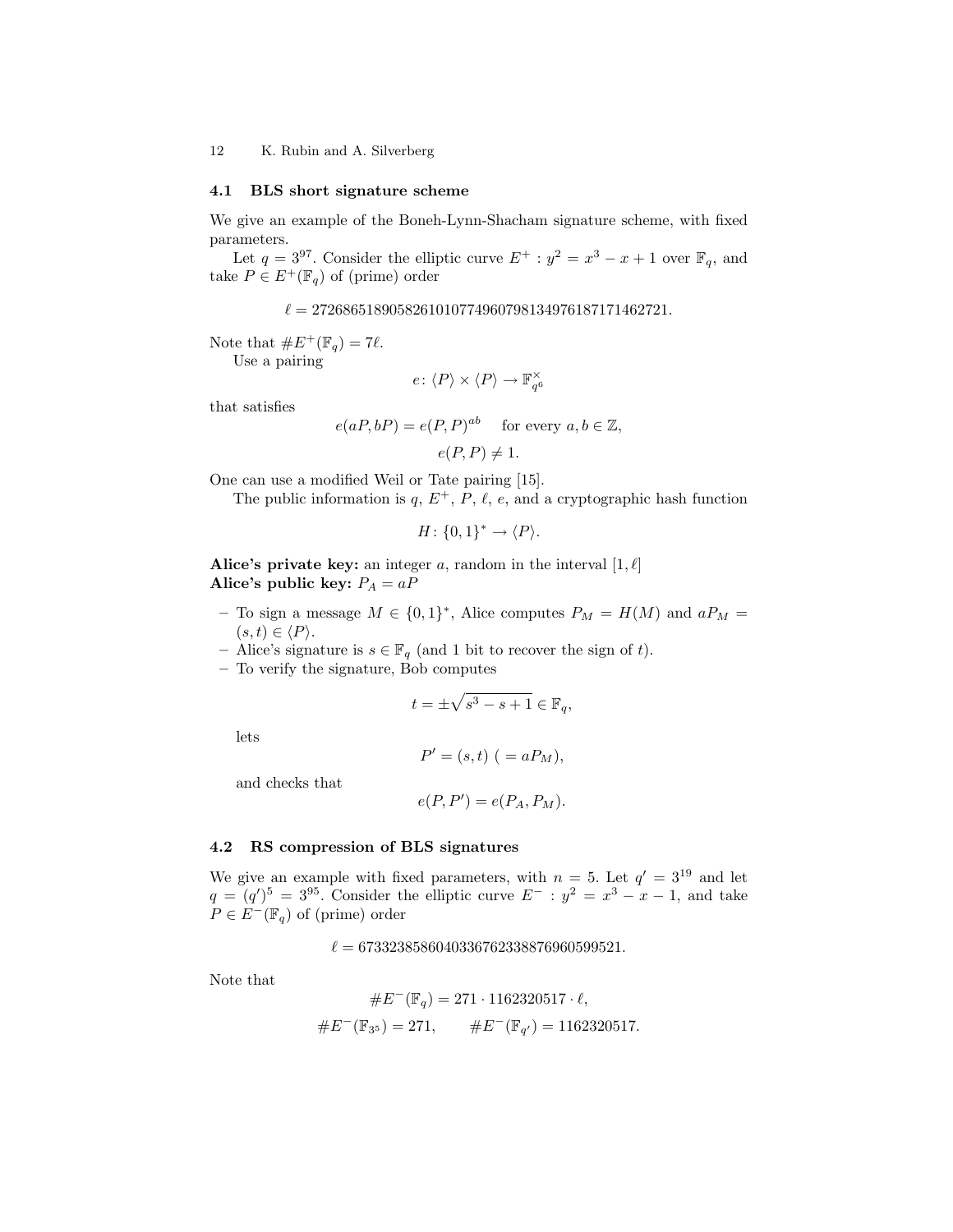Take a pairing e and a hash function H as before. Let  $\sigma$  be a generator of  $Gal(\mathbb{F}_q/\mathbb{F}_{q'})$ . For  $Q \in E^-(\mathbb{F}_q)$ ,

$$
\operatorname{Tr}_{\mathbb{F}_q/\mathbb{F}_{q'}}(Q) = Q + \sigma(Q) + \sigma^2(Q) + \sigma^3(Q) + \sigma^4(Q).
$$

Let

$$
A_0 = \{Q \in E^-(\mathbb{F}_q) : \mathrm{Tr}_{\mathbb{F}_q/\mathbb{F}_{q'}}(Q) = \mathcal{O}_{E^-}\},\
$$

the "trace-0 subgroup" of  $E^{-}(\mathbb{F}_q)$ . Then  $A_0$  has order 271 ·  $\ell$ . Since P has order  $\ell$ , we have  $P \in A_0$ .

Alice's private key: an integer a, random in the interval  $[1, \ell]$ Alice's public key:  $P_A = aP$ 

- To sign M, as before, Alice computes  $P_M = H(M)$  and  $aP_M = (s, t)$ .
- Letting  $(s_0, s_1, s_2, s_3, s_4)$  be the coordinates of s with respect to a basis for  $\mathbb{F}_q$  over  $\mathbb{F}_{q'}$ , Alice's signature is  $(s_1, s_2, s_3, s_4)$  (and 6 bits to recover  $s_0$  and  $t$ ).
- − To verify the signature, Bob first uses that  $\text{Tr}_{\mathbb{F}_q/\mathbb{F}_{q'}}(P) = \mathcal{O}_{E^-}$  to reconstruct  $s_0$  (see below).
- Bob then, as before, computes

$$
t=\pm\sqrt{s^3-s-1}\in\mathbb{F}_q,
$$

lets

$$
P' = (s, t) \ ( = aP_M),
$$

and checks that

$$
e(P, P') = e(P_A, P_M).
$$

The process of reconstructing  $s_0$  and t from  $s_1, s_2, s_3, s_4$  is as follows. The input is  $(s_1, s_2, s_3, s_4) \in \mathbb{F}_{q'}^4$  and the output will be  $s_0, t \in \mathbb{F}_{q'}$ . Viewing  $\mathbb{F}_q$  as  $\mathbb{F}_{q'}(z)$  with  $z^5 - z + 1 = 0$ , let  $c = S + \sum_{i=1}^4 s_i z^i$  and define  $a_0, \dots, a_4 \in \mathbb{F}_{q'}[S]$ by

$$
\prod_{i=0}^{4} (Y - \sigma^{i}(c)) = Y^{5} + a_{4}Y^{4} + a_{3}Y^{3} + a_{2}Y^{2} + a_{1}Y + a_{0}.
$$

The trace-0 condition can (eventually) be reduced to finding simultaneous solutions of  $p_1 = 0$  and  $p_2 = 0$ , where  $p_1$  and  $p_2$  are as follows:

$$
p_1 = X^8 - a_4X^7 + (1+a_4^2 - a_3)X^6 + (a_4 - a_4^3 - a_2)X^5 + (a_4 - a_4^2 + a_4^4 - a_3 - a_4a_2)X^4
$$
  
+ 
$$
(1 - a_4 + a_4^2 - a_4^5 - a_3 + a_4^3a_3 + a_2 - a_3a_2 + a_0)X^3
$$
  
+ 
$$
(-1 + a_4^2 - a_4^3 + a_4^4 + a_4^6 + a_3 + a_4a_3 - a_3^2 - a_3^3 - a_2 - a_4^3a_2 + a_4a_3a_2 + a_2^2)X^2
$$
  
+ 
$$
(-1 - a_4^2 - a_4^3 - a_4^4 - a_4^5 - a_4^7 + a_3 + a_4a_3 - a_4^2a_3 - a_4^3a_3 - a_3^2
$$
  
- 
$$
a_4a_3^2 + a_4a_3^3 - a_2 - a_4^2a_2 - a_4^4a_2 + a_3a_2 - a_4^2a_3a_2 - a_3^2a_2)X
$$
  
+ 
$$
1 - a_4^2 - a_4^6 + a_4^8 + a_3 - a_4^6a_3 + a_3^3 - a_4^2a_3^3 + a_3^4,
$$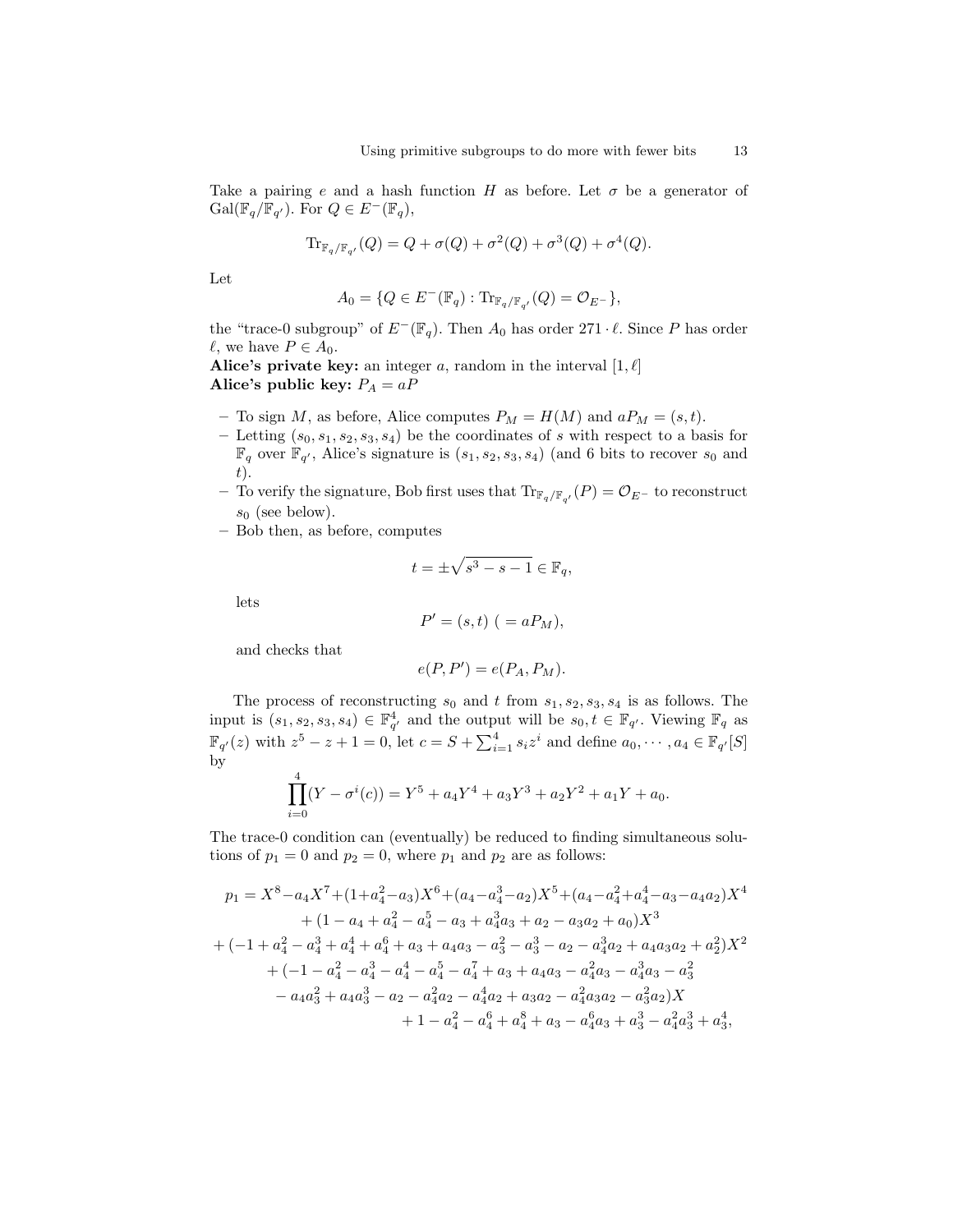$$
p_2 = X^6 - X^4 + (-1 - a_4 - a_4^3 + a_2)X^3 + (-1 + a_4^2 - a_3 - a_4a_2 + a_1)X^2
$$
  
+ 
$$
(-1 - a_4 + a_4^2 + a_4^3 - a_3 - a_4a_3 - a_2 + a_4^2a_2 - a_3a_2)X - 1 + a_4^6 - a_3^3.
$$

Taking the resultant of  $p_1$  and  $p_2$  eliminates the variable  $X$ , and gives a degree 27 polynomial  $h \in \mathbb{F}_{q'}[S]$  that has  $s_0$  as a root. The extra 6 bits allow one to decide which root of h to take for  $s_0$ , and to determine t. The polynomial  $h(S)$ is of the form  $h_1(S^3 - S)$  for a certain degree 9 polynomial  $h_1(S) \in \mathbb{F}_{q'}[S]$ , and this simplifies finding the roots of  $h$ . See §5.1 of [24] for an explanation of this reconstruction step.

RS compression was arrived at by studying the Weil restriction of scalars of elliptic curves (which are abelian varieties), and understanding the theory of abelian varieties. In §5.7 we discuss some of the underlying mathematics.

Remark 5 In elliptic curve point compression and in BLS, an elliptic curve point  $(x, y)$  is compressed to its x-coordinate, giving lossy compression. One can transmit an extra bit that determines the  $y$ -coordinate, in order to fully reconstruct the point. The signature  $(s_1, s_2, s_3, s_4)$  above is similarly an example of lossy compression; the extra 6 bits and the reconstruction step allow one to fully recover the elliptic curve point  $(s, t)$ .

#### 4.3 Comparison

RS compression (§4.2) produces signatures that are roughly  $\frac{4}{5}$  as large as BLS signatures with comparable security. In both cases, the security is based on the difficulty of the Elliptic Curve Diffie-Hellman Problem in  $\langle P \rangle$ . RS signing is no more work than for BLS. Compared with BLS, RS verification requires an additional reconstruction step to recover  $s_0$ . For applications in which the verifier is powerful, this is not a significant problem.

Note that RS compression (like BLS) only uses elliptic curve arithmetic, and does not use any abelian variety arithmetic.

Bernstein and Bleichenbacher have compressed RSA and Rabin signatures ([2, 3]). In Table 1 below, BCR stands for Bleichenbacher's Compressed Rabin signatures, DSA is the Digital Signature Algorithm, and ECDSA is the Elliptic Curve Digital Signature Algorithm. In the middle column of Table 1, the signatures are all scaled to 1024-bit RSA security. In the remaining columns the signatures are scaled to the MOV security of the RS scheme. The MOV security refers to attacks on the discrete log problem in  $\mathbb{F}_{q^6}^{\times}$ . The DL security refers to generic attacks on the group  $\langle P \rangle$ ; the relevant value for DL security is  $\log_2(\ell)$ -bits, where  $\ell$  is the order of P. (See [5, 24].)

There is an RS scheme similar to the one in  $\S 4.2$  (see  $\S 5.2$  of [24]) that uses elliptic curves over binary fields  $\mathbb{F}_{2^w}$ . Working over binary fields might yield some efficiency advantages. However, due to Coppersmith's attack on the discrete log problem in low characteristic [9], larger parameters should be used.

To achieve the flexibility of higher characteristic, in §6 of [24] we suggest the use of (Jacobian varieties of) certain twists of Fermat curves. In a recent preprint giving an expanded version of [5], Boneh, Lynn, and Shacham suggest using MNT elliptic curves.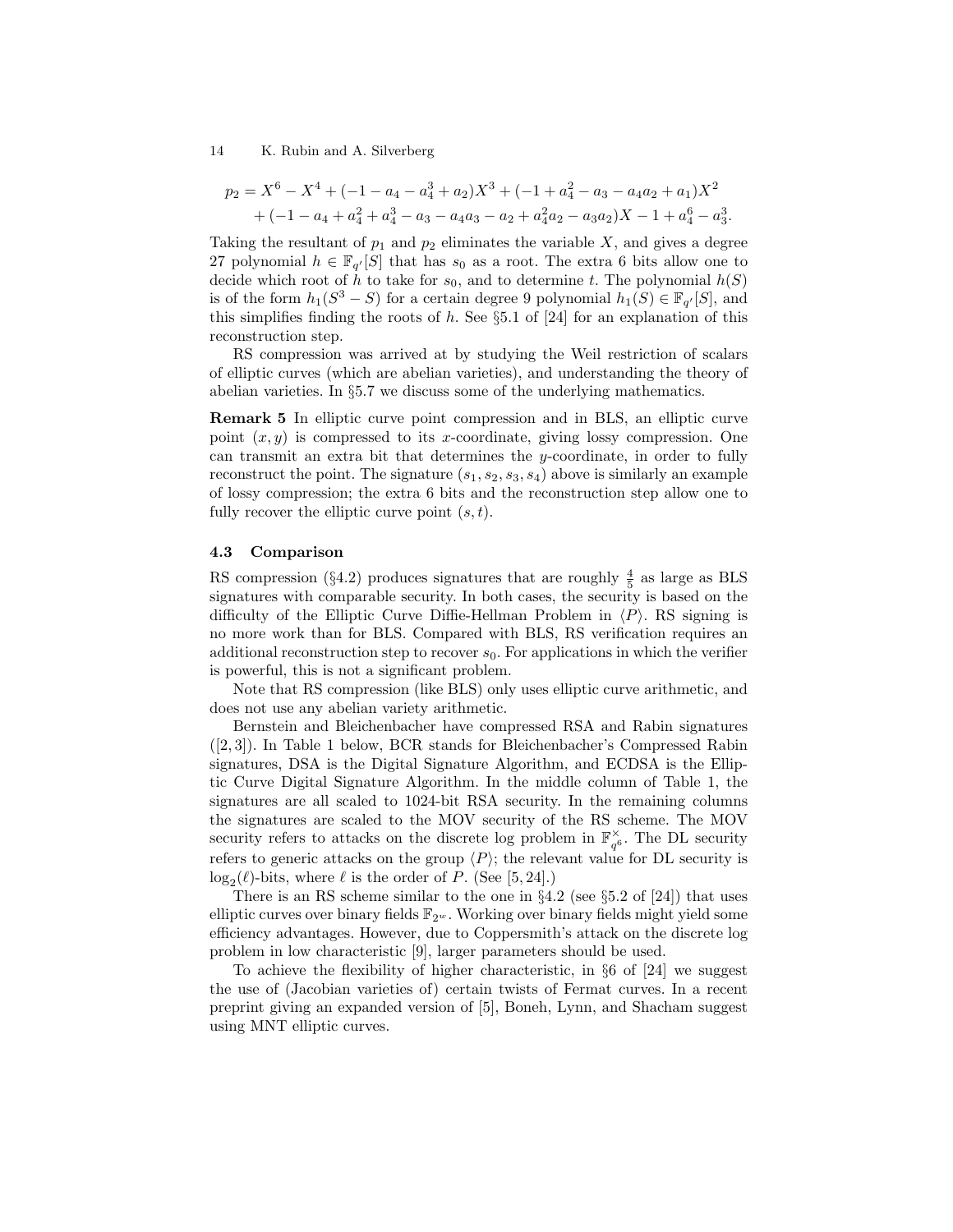Using primitive subgroups to do more with fewer bits 15

| system       |     |      |      |
|--------------|-----|------|------|
| <b>RSA</b>   | 904 | 1024 | 2045 |
| BCR.         | 452 | 512  | 1024 |
| <b>DSA</b>   |     | 320  |      |
| <b>ECDSA</b> |     | 320  |      |
| <b>BLS</b>   | 152 | 172  | 342  |
| RS           | 127 | 143  | 279  |

Table 1. Signature lengths, in bits, for comparable MOV security

# 5 The underlying mathematics

### 5.1 Varieties and algebraic groups

**Definition 6** Loosely speaking, an *algebraic variety* (over a field  $k$ ) is the solution set of a system of polynomial equations (whose coefficients are in  $k$ ). An algebraic group (or group variety) over a field  $k$  is a variety over  $k$  such that the group law and the inverse map are quotients of polynomials whose coefficients are in k.

### 5.2 The Weil restriction of scalars

Suppose that  $V$  is a variety over a field  $L$ . This means that  $V$  is the solution set of a system of polynomial equations  $f_i(x_1, \ldots, x_r) = 0, 1 \leq i \leq s$ , where the polynomials  $f_i$  have coefficients in the field L. Suppose  $k$  is a subfield of L, and *n* is the degree of L over k. Fix a basis  $\{v_1, \ldots, v_n\}$  for L over k. Write  $x_i =$  $\sum_{j=1}^{n} y_{ij}v_j$  with variables  $y_{ij}$ . Substitute this into the equations  $f_i(x_1, \ldots, x_r)$ 0. Multiplying out, writing everything with respect to the basis  $\{v_1, \ldots, v_n\}$ , and equating coefficients, one obtains a system of polynomials in the variables  $\{y_{ij}\},\$ with coefficients in the field  $k$ . The variety defined by these new equations is denoted  $\text{Res}_{L/k}V$ , and is called the (Weil) restriction of scalars from L down to k. It is a variety over  $k$  with the property that its  $k$ -points are the  $L$ -points of  $V:$ 

$$
(\operatorname{Res}_{L/k} V)(k) \cong V(L).
$$

Its dimension is  $n \cdot \dim(V)$ . See for example §3.12 in Chapter 1 of [30] for more information.

# 5.3 The multiplicative group  $\mathbb{G}_m$

Diffie-Hellman is based on the multiplicative group, denoted  $\mathbb{G}_m$ . Over any field F, the F-points on  $\mathbb{G}_m$  are

$$
\mathbb{G}_m(F) = F^\times = F - \{0\},\
$$

the multiplicative group of invertible elements of the field  $F$ . The algebraic variety  $\mathbb{G}_m$  is defined by the equation  $xy = 1$ , i.e., it consists of the elements x such that there exists a y with  $xy = 1$ . It is an algebraic group over any field k. We will view  $\mathbb{G}_m$  as an algebraic group over the field  $\mathbb{F}_q$ .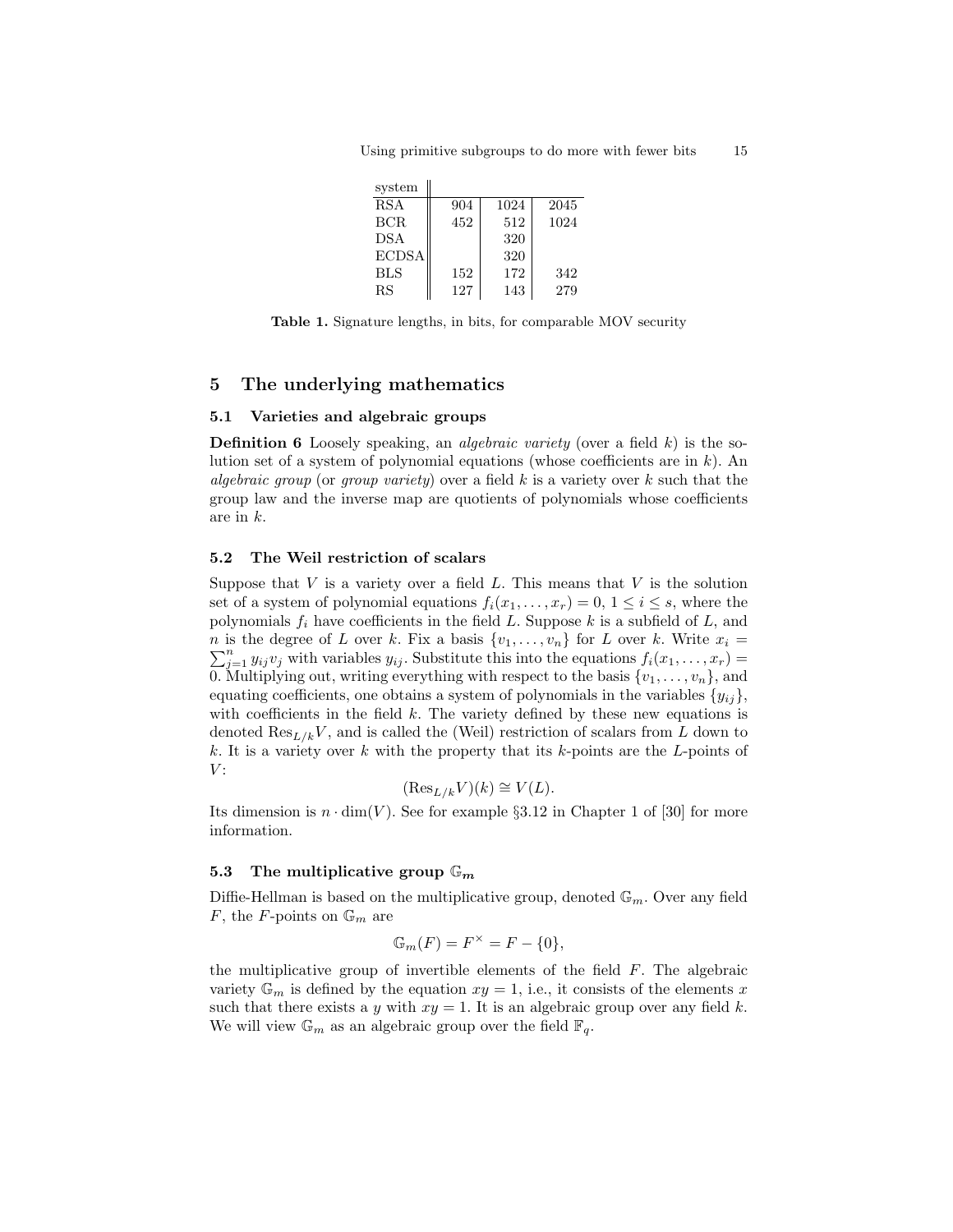### 5.4 The restriction of scalars  $\text{Res}_{\mathbb{F}_{q^n}/\mathbb{F}_q} \mathbb{G}_m$

The Weil restriction of scalars  $\text{Res}_{\mathbb{F}_{q^n}/\mathbb{F}_q} \mathbb{G}_m$  is an algebraic variety (in fact, an algebraic group) over  $\mathbb{F}_q$ . We have

$$
(\mathrm{Res}_{\mathbb{F}_{q^n}/\mathbb{F}_q} \mathbb{G}_m)(\mathbb{F}_q) \cong \mathbb{F}_{q^n}^{\times}.
$$

Example 7 To find equations defining the two-dimensional algebraic variety  $\text{Res}_{\mathbb{F}_9/\mathbb{F}_3\mathbb{G}_m}$ , write  $\mathbb{F}_9 = \mathbb{F}_3(\sqrt{-1})$ , and write  $x = x_1 + x_2\sqrt{-1}$  and  $y = y_1 +$  $y_2\sqrt{-1}$ . Substituting into  $xy = 1$  and equating coefficients gives the equations:

$$
x_1y_1 - x_2y_2 = 1, \qquad x_1y_2 + x_2y_1 = 0.
$$

### 5.5 The primitive subgroup  $G_0$

Suppose that  $G$  is a commutative algebraic group over a field  $k$ . In the cases of interest to us, V will be the multiplicative group  $\mathbb{G}_m$  or an elliptic curve. For now, we write  $G$ 's group operation as multiplication.

If  $L$  is a field that is a finite Galois extension of  $k$ , define the *primitive* subgroup  $G_0$  of  $\text{Res}_{L/k}G$  to be

$$
G_0 = \ker[\text{Res}_{L/k} G \xrightarrow{\oplus N_{L/F}} \bigoplus_{k \subseteq F \subsetneq L} \text{Res}_{F/k} G],
$$

where the norm maps  $N_{L/F}$  induce the usual norm maps

$$
N_{L/F}: G(L) \to G(F), \qquad x \mapsto \prod_{\sigma \in Gal(L/F)} \sigma(x).
$$

Then  $G_0$  is an algebraic group over k, and  $G_0(k)$  consists of all elements of  $G(L)$  whose norm down  $G(F)$  is the identity, for every intermediate field F with  $F \neq L$ .

#### 5.6 The algebraic torus  $\mathbb{T}_n$

Let  $\mathbb{T}_n$  (or  $\mathbb{T}_{n,q}$  when it is important to keep track of the ground field) denote the primitive subgroup of  $\text{Res}_{\mathbb{F}_{q^n}/\mathbb{F}_q}\mathbb{G}_m$ , i.e.,

$$
\mathbb{T}_n=\mathbb{T}_{n,q}=\ker\big[\mathrm{Res}_{\mathbb{F}_{q^n}/\mathbb{F}_q}\;\;\mathbb{G}_m\;\xrightarrow{\ \oplus\mathrm{N}_{\mathbb{F}_{q^n}/\mathbb{F}_{q}d}}\;\bigoplus_{\substack{d\mid n\\ d\neq n}}\mathrm{Res}_{\mathbb{F}_{q^d}/\mathbb{F}_q}\;\;\mathbb{G}_m\big].
$$

By definition,  $\mathbb{T}_n(\mathbb{F}_q)$  is the group of elements of  $\mathbb{F}_{q^n}^{\times}$  that have norm 1 down to every intermediate field  $\mathbb{F}_{q^d}$  (for  $d \neq n$ ). By Lemma 7 of [25],

$$
\mathbb{T}_n(\mathbb{F}_q) = T_n. \tag{2}
$$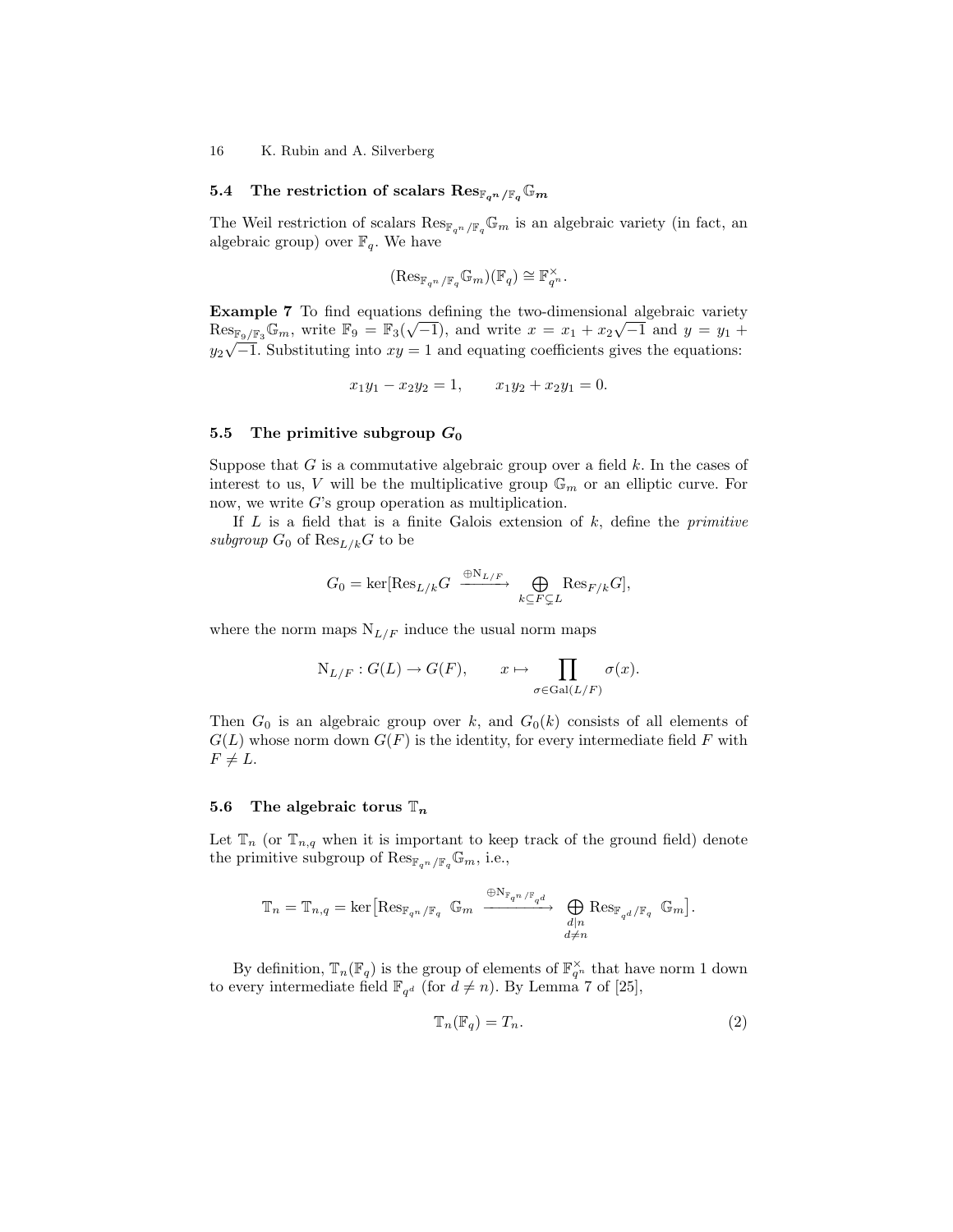**Example 8** Continuing Example 7, where  $q = 3$  and  $n = 2$ , it is easy to write down embeddings:

$$
\mathbb{G}_m \hookrightarrow \mathrm{Res}_{\mathbb{F}_9/\mathbb{F}_3} \mathbb{G}_m, \quad x \mapsto (x, 0, x^{-1}, 0),
$$

$$
\mathbb{T}_2 \hookrightarrow \operatorname{Res}_{\mathbb{F}_9/\mathbb{F}_3} \mathbb{G}_m, \quad x_1 + x_2 \sqrt{-1} \mapsto (x_1, x_2, x_1, -x_2).
$$

The compositions (in both orders) of the resulting map

$$
\mathbb{G}_m \times \mathbb{T}_2 \to \mathrm{Res}_{\mathbb{F}_9/\mathbb{F}_3} \mathbb{G}_m
$$

with the map

$$
\mathrm{Res}_{\mathbb{F}_9/\mathbb{F}_3}\mathbb{G}_m\to \mathbb{G}_m\times \mathbb{T}_2
$$

defined by

$$
(x_1, x_2, y_1, y_2) \mapsto (x_1^2 + x_2^2, x_1y_1 + x_2y_2 + 2x_2y_1\sqrt{-1})
$$

are the squaring maps. Thus,  $\text{Res}_{\mathbb{F}_9/\mathbb{F}_3}\mathbb{G}_m$  is "almost the same" as  $\mathbb{G}_m \times \mathbb{T}_2$ .

# 5.7 The trace-0 subgroup of  $\mathrm{Res}_{\mathbb{F}_q/\mathbb{F}_{q'}}(E^-)$

Abelian varieties are, by definition, projective algebraic groups. Elliptic curves are exactly the one-dimensional abelian varieties.

With  $E^-, q', q, \ell$ , and P as in §4.2, let

$$
B = \text{Res}_{\mathbb{F}_q/\mathbb{F}_{q'}}(E^-),
$$

and let  $A$  be the primitive subgroup of  $B$  (since the group law is written additively, the norm map is now the trace):

$$
A = \ker[B \xrightarrow{\mathrm{Tr}_{\mathbb{F}_q/\mathbb{F}_{q'}}} E^-].
$$

Then A and B are abelian varieties over  $\mathbb{F}_{q'}$  of dimensions 4 and 5, respectively, and B is isogenous to  $E^- \times A$ . (See also §3.2 of [11].) The abelian variety A is simple. Since the group law on an abelian variety is written additively, the norm map now corresponds to the sum of the conjugates, i.e., the trace defined in §4.2. We have

$$
\langle P \rangle \subset A_0 = \{ Q \in E^-(\mathbb{F}_q) : \text{Tr}_{\mathbb{F}_q/\mathbb{F}_{q'}}(Q) = \mathcal{O}_{E^-} \} \cong A(\mathbb{F}_{q'})
$$
  

$$
\cap \qquad \cap
$$
  

$$
E^-(\mathbb{F}_q) \cong B(\mathbb{F}_{q'})
$$

Note that the underlying four-dimensional abelian variety A is invisible in the algorithms in §4.2.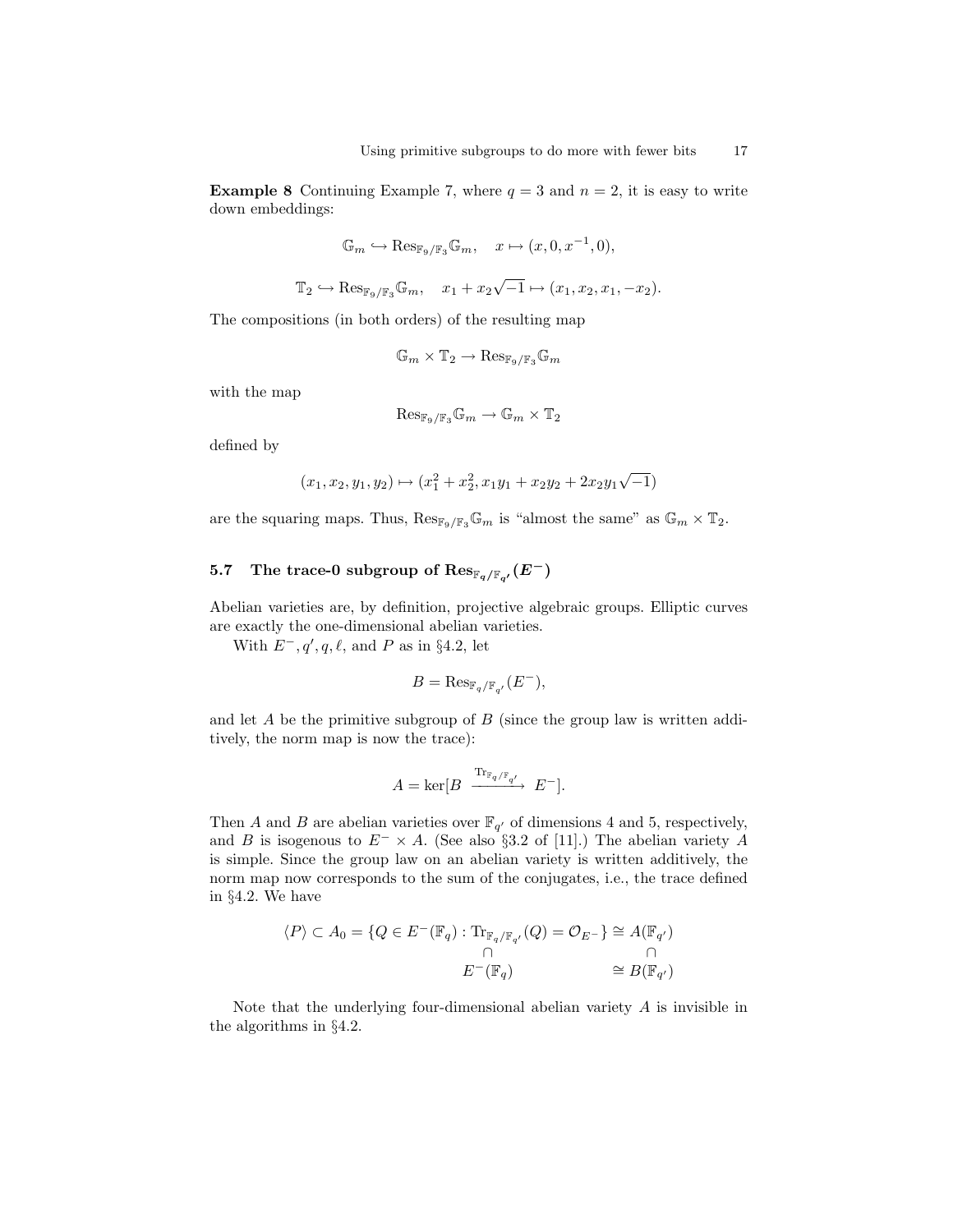# 6 Cryptographic applications of algebraic tori and their quotients

We give an exposition of some of the mathematics underlying torus-based cryptography (i.e., the  $\mathbb{T}_n$ -cryptosystems) and the cryptosystems discussed in §2. We discuss how the latter schemes are based on quotients of tori by the actions of symmetric groups.

# 6.1 Algebraic tori

Definition 9 An *algebraic torus* is an algebraic group that over some larger field is a product of multiplicative groups. A field over which the torus becomes isomorphic to a product of multiplicative groups is called a splitting field for the torus; one says that the torus splits over that field. See [23, 30] for expositions.

**Example 10** (i) For every positive integer r,  $\mathbb{G}_m^r$  is an r-dimensional algebraic torus.

(ii)  $\text{Res}_{\mathbb{F}_{q^n}/\mathbb{F}_q}\mathbb{G}_m$  is an *n*-dimensional algebraic torus over  $\mathbb{F}_q$  that splits over  $\mathbb{F}_{q^n}$ .

By Proposition 2.6 of [26], the group  $\mathbb{T}_n$  defined in §5.6 is a  $\varphi(n)$ -dimensional torus.

### 6.2 Rationality and birational isomorphisms

If r is a positive integer, write  $A<sup>r</sup>$  for affine r-space. For any field F, we have  $\mathbb{A}^r(F) = F^r$ , the direct sum of r copies of F.

Definition 11 A rational map between algebraic varieties is a function defined by polynomials or quotients of polynomials that is defined almost everywhere. A birational isomorphism between algebraic varieties is a rational map that has a rational inverse (the maps are inverses wherever both are defined). A d-dimensional variety is *rational* if it is birationally isomorphic to  $\mathbb{A}^d$ .

Note that birational isomorphisms are not necessarily group isomorphisms. Note also that rational maps are not necessarily functions — they might fail to be defined on a lower dimensional set.

By (2), if  $\mathbb{T}_n$  is rational (i.e., birationally isomorphic to  $\mathbb{A}^{\varphi(n)}$ ), then almost all elements of  $T_n$  can be represented by  $\varphi(n)$  elements of  $\mathbb{F}_q$ .

The maps f and j in §3 are only birational. The sets  $T_n$  and  $\mathbb{F}_q^{\varphi(n)}$  are of size approximately  $q^{\varphi(n)}$ . The "bad" sets where f and j are not defined correspond to algebraic subvarieties of dimension at most  $\varphi(n)-1$ , and therefore have at most  $cq^{\varphi(n)-1}$  elements for some constant c. Thus the probability that an element lands in the bad set is at worst  $c/q$ , which will be small for large q. In any given case the bad sets might be even smaller. For example, in §3.6 the bad sets have 2 and 0 elements, respectively.

<sup>18</sup> K. Rubin and A. Silverberg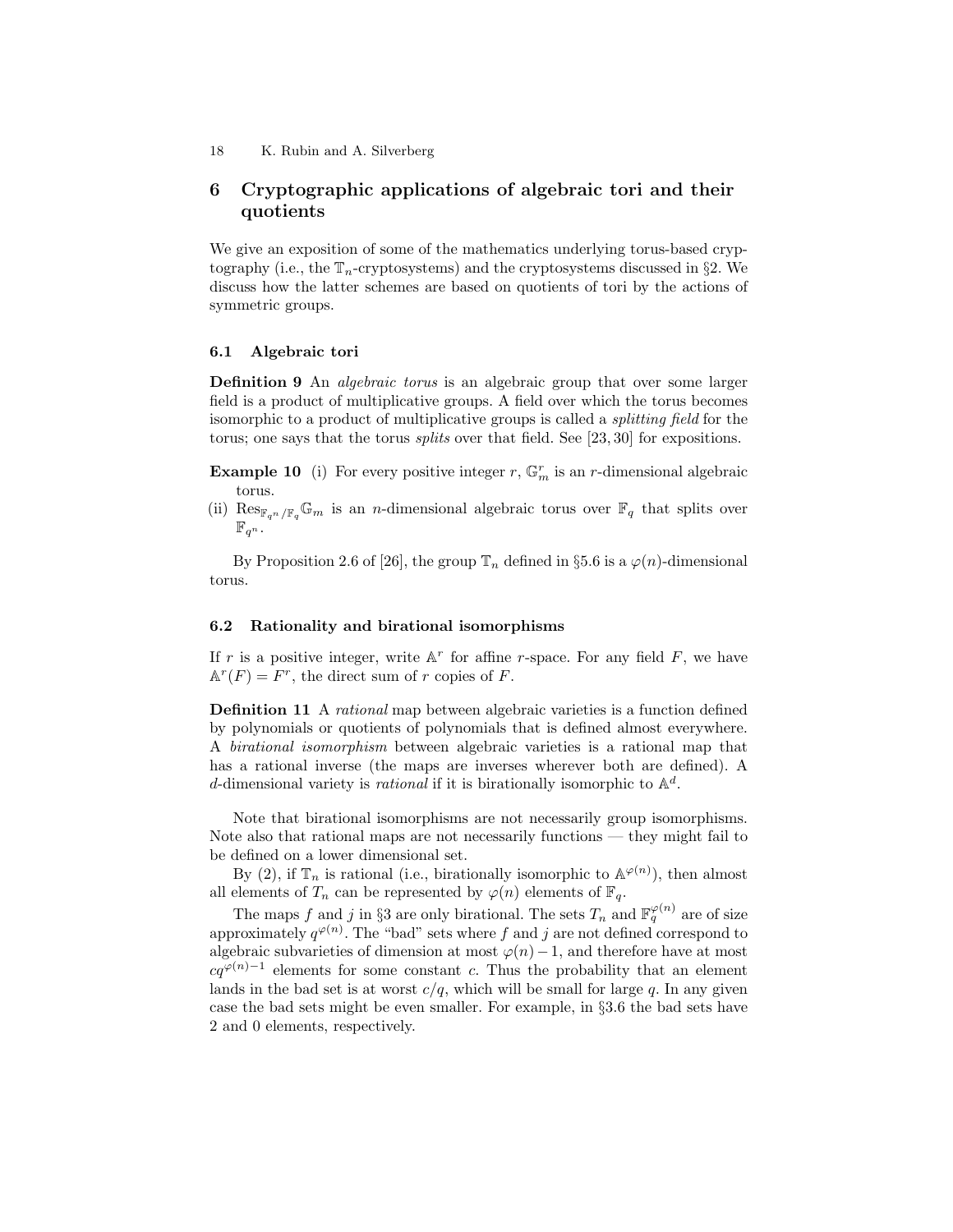### 6.3 Obtaining the rational maps  $f$  and  $j$

How were the maps in Examples 11 and 12 of [25] and in §3.6 above arrived at? The idea is as follows.



The one-dimensional torus  $\mathbb{T}_{2,q^3}$  is, by definition, the kernel of the norm map  $N_{\mathbb{F}_{q^6}/\mathbb{F}_{q^3}}$ . The torus

$$
\mathcal{T}:=\mathrm{Res}_{\mathbb{F}_{q^3}/\mathbb{F}_q}(\mathbb{T}_{2,q^3})
$$

has dimension 3. As in §3.4, the torus  $\mathbb{T}_{2,q^3}$  is rational (i.e., is birationally isomorphic to  $\mathbb{A}^1$ ), and thus the torus T is rational (i.e., birationally isomorphic to  $\mathbb{A}^3$ ). The two-dimensional torus  $\mathbb{T}_6$  is the hypersurface cut out by the equation  $N_{\mathbb{F}_{q^6}/\mathbb{F}_{q^2}} = 1$  inside the torus T. This hypersurface is defined by a quadratic equation that can be used to parametrize the hypersurface. We gave examples of this in Examples 11 and 12 of [25]. Section 3.6 gives an additional example.

### 6.4 A group action on the torus

Next, we define actions of symmetric groups on the tori  $\mathbb{T}_n$ . Suppose e is a divisor of n, and let  $d = n/e$ . Since n is square-free, we have  $gcd(e, d) = 1$ , so

$$
\mathbb{Z}/n\mathbb{Z} \quad \cong \quad \mathbb{Z}/e\mathbb{Z} \times \mathbb{Z}/d\mathbb{Z}.
$$

The symmetric group on e letters,  $S_e$ , acts on  $\mathbb{Z}/e\mathbb{Z}$ . Extend this action to an action of  $S_e$  on  $\mathbb{Z}/n\mathbb{Z}$ , by acting trivially on  $\mathbb{Z}/d\mathbb{Z}$ . Now define an action of  $S_e$ on  $\mathbb{A}^n$  (=  $\mathbb{A}^{\mathbb{Z}/n\mathbb{Z}}$ ) as follows. For  $\pi \in S_e$ ,

$$
(x_i)_{i \in \mathbb{Z}/n\mathbb{Z}} \quad \mapsto \quad (x_{\pi^{-1}(i)})_{i \in \mathbb{Z}/n\mathbb{Z}}.
$$

We have

$$
\mathbb{A}^n \cong \underset{\mathbb{F}_{q^n}}{\simeq} \text{Res}_{\mathbb{F}_{q^n}/\mathbb{F}_q} \mathbb{A}^1 \supset \text{Res}_{\mathbb{F}_{q^n}/\mathbb{F}_q} \mathbb{G}_m \supset \mathbb{T}_n.
$$

The action of  $S_e$  on  $\mathbb{A}^n$  preserves  $\text{Res}_{\mathbb{F}_{q^n}/\mathbb{F}_q}\mathbb{G}_m$ . However, it does not necessarily preserve the torus  $\mathbb{T}_n$ .

**Theorem 12 (Lemma 3.5 of [26])** If p is a prime divisor of n, then the above action of  $S_p$  on  $\mathbb{A}^n$  preserves the torus  $\mathbb{T}_n$ .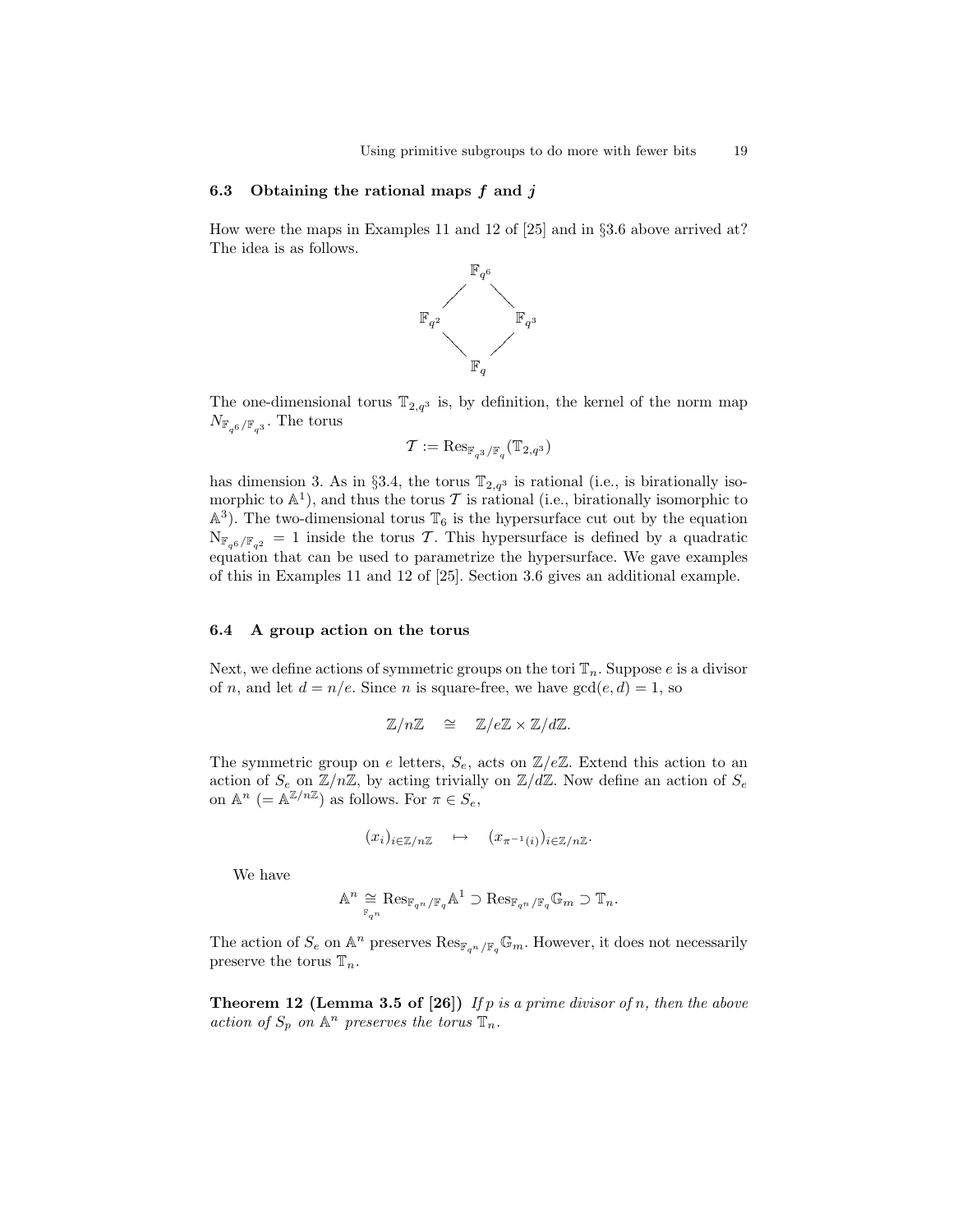#### 6.5 Interpreting the other systems in terms of quotients of tori

- The Lucas-based cryptosystems are "based on" the quotient variety  $\mathbb{T}_2/S_2$ .
- The Gong-Harn system is based on the quotient variety  $\mathbb{T}_3/S_3$ .
- XTR is based on the quotient variety  $\mathbb{T}_6/S_3$ .
- Conjectural "Looking beyond XTR" systems would rely on the quotient variety  $\mathbb{T}_{30}/(S_3 \times S_5)$  or  $\mathbb{T}_{30}/(S_2 \times S_3 \times S_5)$ .

These quotient varieties are *not* groups. This is why the Lucas-based systems and XTR do not do straightforward multiplication.

- The  $\mathbb{T}_2$ -cryptosystem is based on the group (and torus)  $\mathbb{T}_2$ .
- CEILIDH is based on the group (and torus)  $\mathbb{T}_6$ .
- The (sometimes conjectural)  $\mathbb{T}_n$ -cryptosystems are based on the group (and torus)  $\mathbb{T}_n$ .

We therefore call the  $\mathbb{T}_n$ -cryptosystems "torus-based cryptosystems".

What do we mean when we say that these systems are "based on" certain algebraic varieties?

XTR works because the variety  $\mathbb{T}_6/S_3$  is rational, and the trace map  $\mathbb{F}_{p^6} \to$  $\mathbb{F}_{n^2}$  induces a birational isomorphism:

$$
\mathbb{T}_6/S_3 \,\, \text{- -}\text{-} \quad \mathbb{A}^2 = \text{Res}_{\mathbb{F}_{q^2}/\mathbb{F}_q} \mathbb{A}^1.
$$

Similarly for the Lucas-based cryptosystems, the trace map  $\mathbb{F}_{p^2} \to \mathbb{F}_p$  induces a birational isomorphism:

$$
\mathbb{T}_2/S_2 - - \rightarrow \mathbb{A}^1.
$$

More precisely, let  $B_{(d,e)}$  denote the image of  $\mathbb{T}_n$  in  $(\text{Res}_{\mathbb{F}_{q^n}/\mathbb{F}_q}\mathbb{G}_m)/S_e$  (where  $n = de$ ). By Theorem 3.7 of [26],  $B_{(d,e)}$  is birationally isomorphic to  $\mathbb{T}_n/(S_{p_1} \times$  $\cdots \times S_{p_r}$  where  $e = p_1 \cdots p_r$  is the prime factorization of e. Note that the quotient map  $\mathbb{T}_n \to \mathbb{T}_n/S_e$  induces a (non-surjective) map on  $\mathbb{F}_q$ -points:

$$
T_n = \mathbb{T}_n(\mathbb{F}_q) \to (\mathbb{T}_n/S_e)(\mathbb{F}_q).
$$

Let

$$
\operatorname{XTR}(d, e) = \{ \operatorname{Tr}_{\mathbb{F}_{q^n}/\mathbb{F}_{q^d}}(\alpha) : \alpha \in T_n \} \subset \mathbb{F}_{q^d}.
$$

When  $(d, e) = (1, 2)$  or  $(2, 3)$ , then  $XTR(d, e)$  is the set of traces that occur in the Lucas-based systems and XTR, respectively. In these two cases,  $XTR(d, e)$  can be naturally identified with the image of  $\mathbb{T}_n(\mathbb{F}_q)$  in  $(\mathbb{T}_n/S_e)(\mathbb{F}_q)$ . More precisely (see Theorem 13 of [25]), when  $(d, e) = (1, 2)$  or  $(2, 3)$ , the trace map  $\text{Tr}_{\mathbb{F}_{q^n}/\mathbb{F}_{q^d}}$ induces a birational embedding

$$
\mathbb{T}_n/S_e\hookrightarrow \operatorname{Res}_{\mathbb{F}_{q^d}/\mathbb{F}_q}\mathbb{A}^1
$$

such that  $XTR(d, e)$  is the image of the composition

$$
T_n = \mathbb{T}_n(\mathbb{F}_q) \longrightarrow (\mathbb{T}_n/S_e)(\mathbb{F}_q) \hookrightarrow (\text{Res}_{\mathbb{F}_{q^d}/\mathbb{F}_q} \mathbb{A}^1)(\mathbb{F}_q) \cong \mathbb{F}_{q^d}.
$$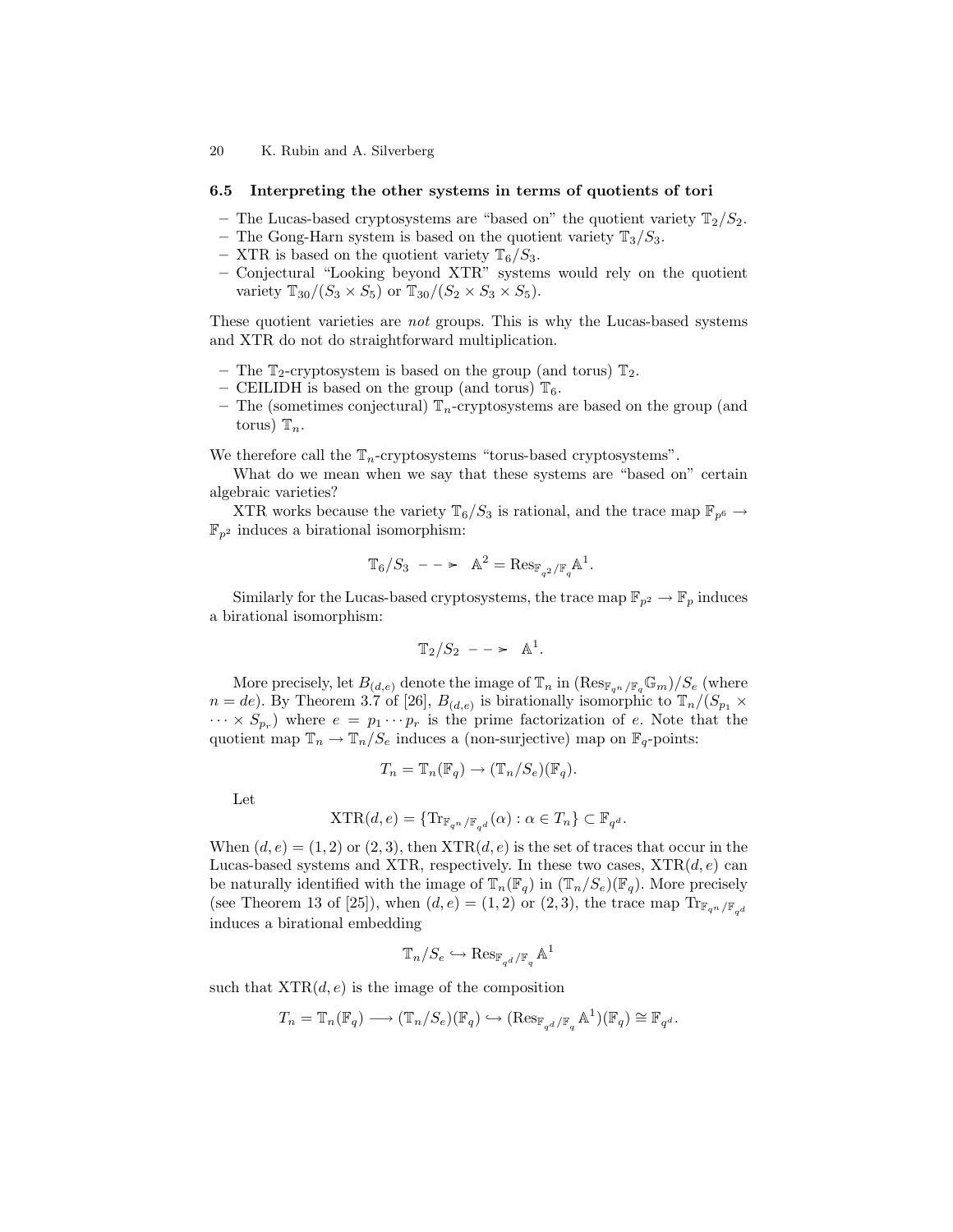### 6.6 "Looking beyond XTR"

The paper "Looking beyond XTR" [6], building on a conjecture in [8], asks whether, for  $n > 6$ , some set of elementary symmetric polynomials can be used in place of the trace. In particular, [6] asks whether, when d | n and d |  $\varphi(n)$ , one can recover the values of all the elementary symmetric polynomials (i.e., the entire characteristic polynomial) for Gal( $\mathbb{F}_{p^n}/\mathbb{F}_{p^d}$ ) from the first  $\varphi(n)/d$  of them (this was already answered in the affirmative in some cases in  $[8, 13]$ ). If this were true, one could use the first  $\varphi(n)/d$  elementary symmetric polynomials on the set of Gal( $\mathbb{F}_{p^n}/\mathbb{F}_{p^d}$ )-conjugates of an element  $h \in T_n$  to represent h by  $\varphi(n)$ elements of  $\mathbb{F}_q$ . More generally, [6] asks whether, for  $d | n$ , one can recover the entire characteristic polynomial over  $\mathbb{F}_{p^d}$  from its first  $\lceil \varphi(n)/d \rceil$  coefficients.

The answer is no. In particular, in [25] we show that when  $n = 30$  and  $p = 7$ , then:

- for  $d = 1$ , no  $8 = \varphi(n)/d$  elementary symmetric polynomials determine any of the remaining ones (except those determined by the symmetry of the characteristic polynomial),
- for  $d = 1$ , no 10 elementary symmetric polynomials determine all of them;
- for  $d = 2$ , no  $4 (= \varphi(n)/d)$  elementary symmetric polynomials determine all of them.

Reinterpreted in terms of algebraic tori, the conjectures in [6] imply (see [26]) that the first eight elementary symmetric polynomials induce a birational isomorphism over  $\mathbb{F}_p$ :

$$
\mathbb{T}_{30}/(S_2 \times S_3 \times S_5) \quad -\quad \approx \quad \mathbb{A}^8,
$$

and the first four elementary symmetric polynomials on the  $Gal(\mathbb{F}_{p^{30}}/\mathbb{F}_{p^2})$ conjugates of an element in  $T_{30}$  induce a birational isomorphism over  $\mathbb{F}_p$ .

$$
\mathbb{T}_{30}/(S_3 \times S_5) \quad -\quad \mathbb{R}\,\text{ess}_{\mathbb{F}_{p^2}/\mathbb{F}_p} \mathbb{A}^4 \cong \mathbb{A}^8.
$$

In [26] we prove that these statements are both false, for all but possibly finitely many primes p.

More generally, we have

$$
\mathbb{T}_n \to B_{(d,e)} \hookrightarrow (\operatorname{Res}_{\mathbb{F}_{q^d}/\mathbb{F}_q} \mathbb{A}^1)^e \cong \mathbb{A}^n,
$$

where the middle map  $\bigoplus_{i=1}^{e} s_i$  is induced by the e elementary symmetric polynomials  $s_1, \ldots, s_e$  on  $Gal(\bar{\mathbb{F}}_{q^n}/\mathbb{F}_{q^d})$ -conjugacy classes. (Recall that  $B_{(d,e)}$  was defined at the end of §6.5, and  $de = n$ .)

The conjectures in [6] would imply that, when d divides  $\varphi(n)$ , then the first  $\varphi(n)/d$  functions  $s_1, \ldots, s_{\varphi(n)/d}$  induce a birational isomorphism

$$
B_{(d,e)} - \longrightarrow (\operatorname{Res}_{\mathbb{F}_{q^d}/\mathbb{F}_q} \mathbb{A}^1)^{\varphi(n)/d} \cong \mathbb{A}^{\varphi(n)}.
$$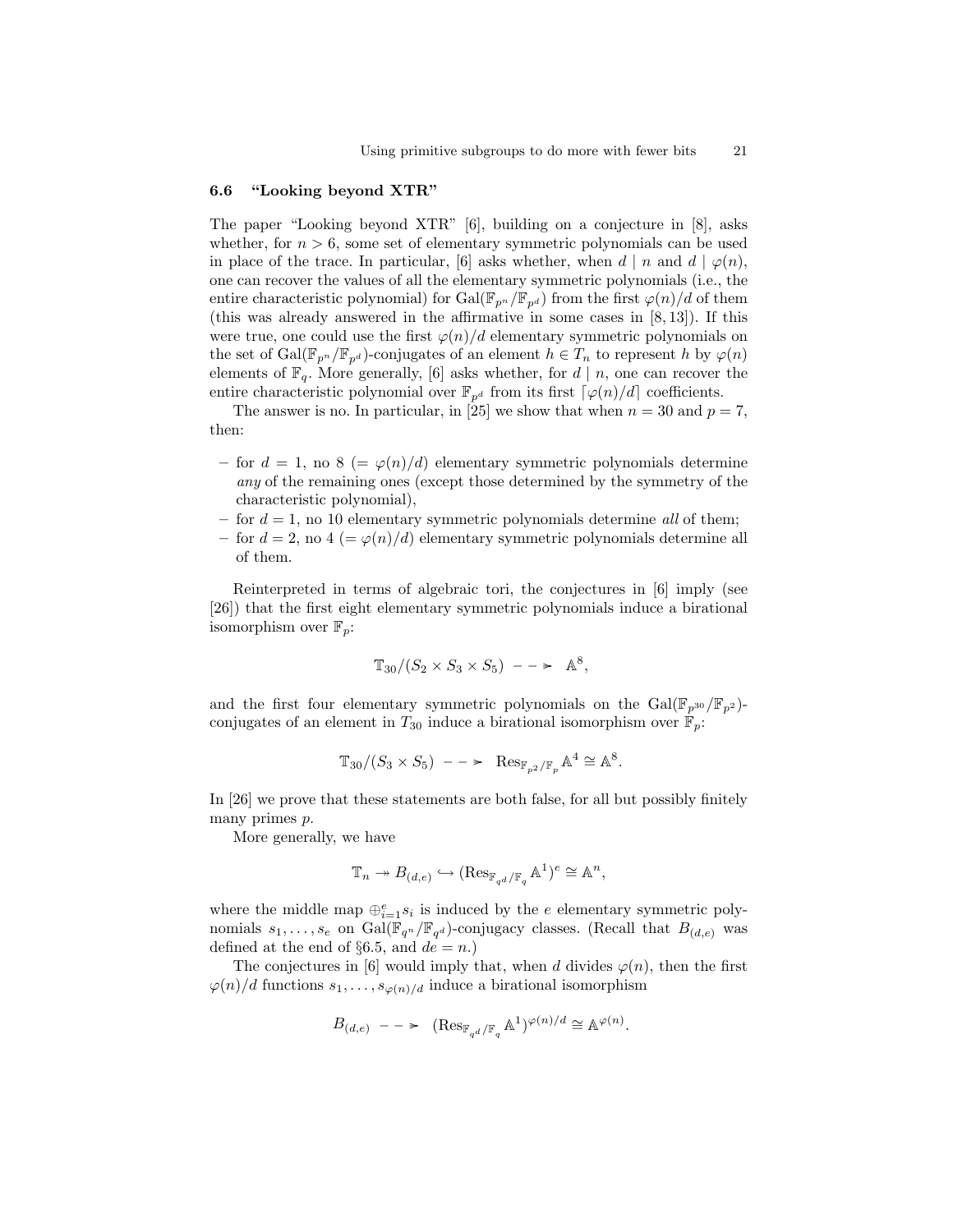This is true when the pairs  $(d, e)$  are  $(1, 1)$  (this is Diffie-Hellman),  $(1, 2)$ (Lucas-based systems),  $(1, 3)$  (Gong-Harn), and  $(2, 3)$  (XTR). It is also true (see [8]) when  $\ell$  is a prime and  $(d, e) = (1, \ell)$  or  $(2, \ell)$ . As noted above, we showed in [25, 26] that this is false for  $(d, e) = (1, 30)$  and  $(2, 15)$  (in all but at most finitely many characteristics).

When  $(d, e) = (n, 1)$ , the underlying variety  $B_{(d,e)}$  is  $\mathbb{T}_n$  itself, corresponding to the  $\mathbb{T}_n$ -cryptosystems.

In summary, elementary symmetric polynomials are not the correct functions to use. In the next section we state a conjecture (of Voskresenskii) that seems to be closer to the truth.

# 6.7 Voskresenskii's Conjecture

Conjecture 13 (Voskresenskii)  $\mathbb{T}_n$  is rational; i.e., for every n, there is a birational isomorphism

 $\mathbb{T}_n$  -  $\Rightarrow$   $\mathbb{A}^{\varphi(n)}$ .

The conjecture is true, and not difficult to prove, if  $n$  is a prime power [30]. The conjecture was proved by Klyachko  $[16]$  when n is a product of two prime powers. Explicit birational isomorphisms are given in §5 of [25] and §3.6 above (see also §3.4 above), in the cases  $n = 2$  and 6. A  $\mathbb{T}_n$ -cryptosystem arises for every  $n$  for which Voskresenskii's Conjecture is true with efficiently computable birational maps.

When  $n$  is divisible by more than two distinct primes, Voskresenskii's Conjecture is still an open question. In particular, the conjecture is not known when  $n = 30 = 2 \cdot 3 \cdot 5$ . We have tried unsuccessfully to construct a birational isomorphism between  $\mathbb{T}_{30}$  and  $\mathbb{A}^8$ . It would be interesting to know whether Voskresenskii's Conjecture is true or false when  $n = 30$ . We have been able to construct explicit rational maps of low degree in this case, which might be useful if no birational map exists. For example, an s-to-1 map from  $\mathbb{T}_{30}$  to  $\mathbb{A}^8$  would provide a lossy compression scheme, and would allow one to represent elements of  $T_{30}$ in  $\mathbb{F}_q^8 \times \{1, \ldots, s\}.$ 

Rationality of the varieties  $B(1, n)$  (or more generally the varieties  $B(d, e)$ ) would imply the conjecture in [8].

#### 6.8 Stable rationality

One reason that Voskresenskii's Conjecture would be difficult to disprove is that the tori  $\mathbb{T}_n$  are known to always be stably rational over  $\mathbb{F}_q$  (see the Corollary on p. 61 of [30]).

**Definition 14** A variety V over k is called *stably rational* over k if for some  $r$ and s,  $V \times \mathbb{A}^r$  is birationally isomorphic over k to  $\mathbb{A}^s$  (i.e.,  $V \times \mathbb{A}^r$  is rational for some  $r \geq 0$ ).

Although the stable rationality of  $\mathbb{T}_n$  does not allow one to represent elements of  $T_n$  in  $\mathbb{F}_q^{\varphi(n)}$ , it does allow one to represent elements of  $T_n \times \mathbb{F}_q^r$  in  $\mathbb{F}_q^s$  for suitable r and s, and this might be useful.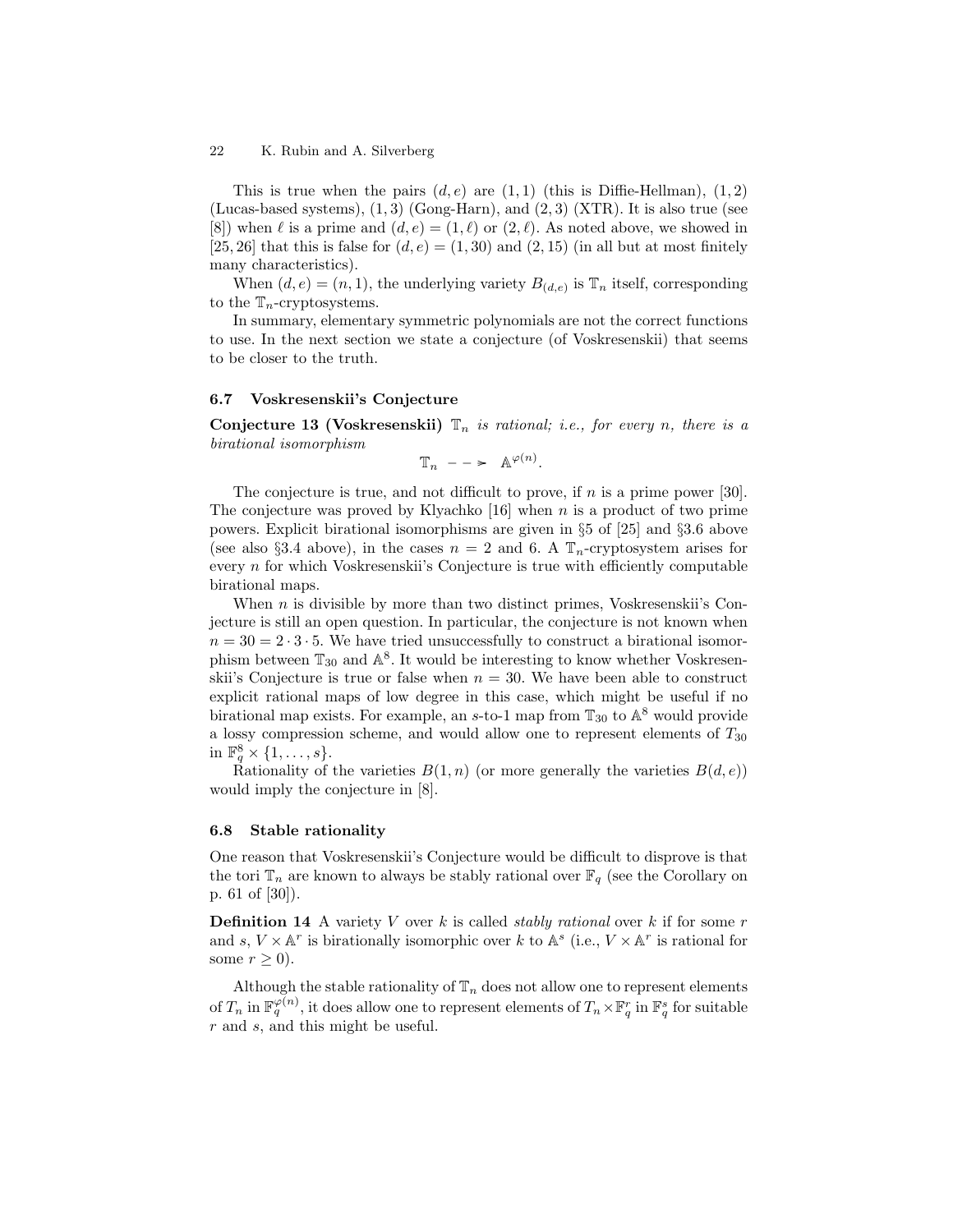# 7 Open problems

Some goals for the future are:

- Improve the efficiency of CEILIDH.
- Obtain more efficient key agreement, encryption, and signature schemes, by generalizing to  $\mathbb{T}_{30}$ -cryptosystems:
	- find explicit and efficient birational isomorphisms f and j between  $\mathbb{T}_{30}$ and  $\mathbb{A}^8$ , if such exist,
	- look for special attacks on the discrete log problem in  $\mathbb{F}_{q^{30}}^{\times}$ .
- Use non-supersingular (i.e., ordinary) abelian varieties to further improve pairing-based cryptography.

Progress has been made on the last point in the case of elliptic curves; see for example [7].

# References

- 1. P. Barreto, Pairing-based crypto lounge: http://planeta.terra.com.br/informatica/paulobarreto/pblounge.html
- 2. D. Bernstein, A state-of-the-art public-key signature system, http://cr.yp.to/sigs.html
- 3. D. Bleichenbacher, Compressing Rabin Signatures, in Topics in Cryptology CT-RSA 2004, Lect. Notes in Comp. Sci. 2964, Springer, Berlin, 2004, 126–128.
- 4. D. Bleichenbacher, W. Bosma, A. K. Lenstra, Some remarks on Lucas-based cryptosystems, in Advances in Cryptology — CRYPTO '95, Lect. Notes in Comp. Sci. 963, Springer, Berlin, 1995, 386–396.
- 5. D. Boneh, B. Lynn, H. Shacham, Short signatures from the Weil pairing, in Advances in Cryptology — Asiacrypt 2001, Lect. Notes in Comp. Sci. 2248, Springer, Berlin, 2001, 514–532.
- 6. W. Bosma, J. Hutton, E. R. Verheul, Looking beyond XTR, in Advances in Cryptology — Asiacrypt 2002, Lect. Notes in Comp. Sci. 2501, Springer, Berlin, 2002, 46–63.
- 7. F. Brezing, A. Weng, Elliptic curves suitable for pairing based cryptography, Cryptology ePrint Archive, Report 2003/143.
- 8. A. E. Brouwer, R. Pellikaan, E. R. Verheul, Doing more with fewer bits, in Advances in Cryptology — Asiacrypt '99, Lect. Notes in Comp. Sci. 1716, Springer, Berlin, 1999, 321–332.
- 9. D. Coppersmith, Fast evaluation of logarithms in fields of characteristic two, IEEE Trans. Inform. Theory 30 (1984), 587–594.
- 10. W. Diffie, M. E. Hellman, New Directions in Cryptography, IEEE Trans. Inform. Theory 22 (1976), 644–654.
- 11. G. Frey, Applications of arithmetical geometry to cryptographic constructions, in Finite fields and applications (Augsburg, 1999). Springer, Berlin, 2001, 128–161.
- 12. S. Galbraith, Supersingular curves in cryptography, in Advances in Cryptology Asiacrypt 2001, Lect. Notes in Comp. Sci. 2248, Springer, Berlin, 2001, 495–513.
- 13. G. Gong, L. Harn, Public-key cryptosystems based on cubic finite field extensions, IEEE Trans. Inform. Theory 45 (1999), 2601–2605.